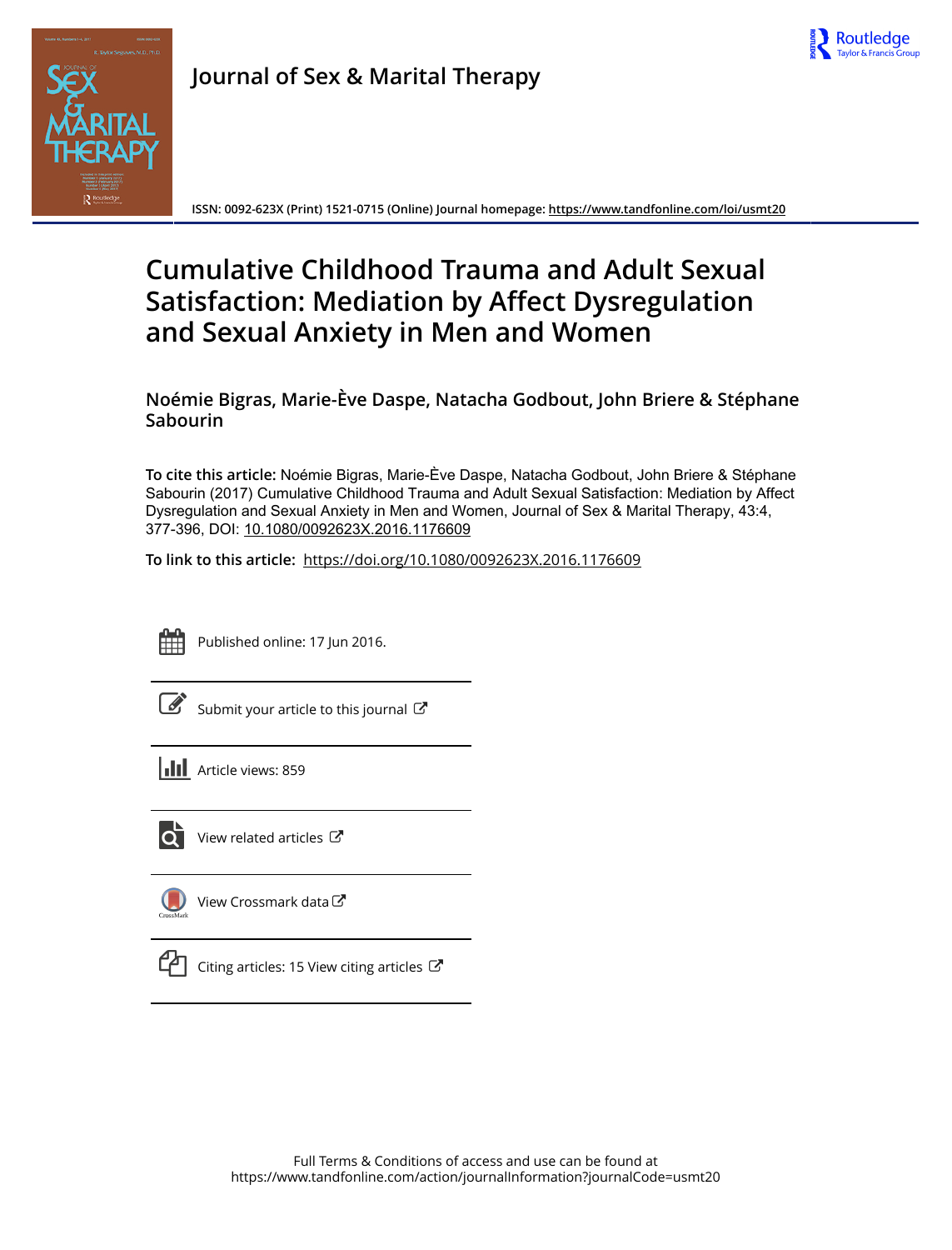

# Cumulative Childhood Trauma and Adult Sexual Satisfaction: Mediation by Affect Dysregulation and Sexual Anxiety in Men and Women

Noémie Bigras, Marie-Ève Daspe, and Natacha Godbout *Department of Sexology, University of Quebec at Montreal, Montreal, Quebec, Canada*

John Briere

*Psychological Trauma Program, LAC*+*USC Medical Center, Los Angeles, California, USA*

Stéphane Sabourin

*School of Psychology, Laval University, Quebec City, Quebec, Canada*

Childhood cumulative trauma (CCT) refers to an amalgam of childhood maltreatment experiences that can lead to a range of symptoms and problems in adulthood. The current study examined an integrative model of CCT for its relevance to psychosexual adjustment in adult survivors. A total of 620 participants aged 18 years and over completed a questionnaire assessing early life experiences, affect dysregulation, sexual anxiety, and sexual satisfaction. Path analyses confirmed the hypothesis that CCT is associated with affect dysregulation and sexual anxiety that, in turn, predict lower levels of sexual satisfaction. The validity of this mediational model was demonstrated for different operationalizations of CCT. The results suggested that sex therapists, who are likely to encounter CCT survivors in their practice, should consider targeting affect dysregulation in their efforts to decrease sexual anxiety and increase sexual satisfaction.

# INTRODUCTION

Beyond data on the high prevalence of single forms of child maltreatment in North America (Stoltenborgh, Bakermans-Kranenburg, Alink, & van IJzendoorn, [2015\)](#page-20-0), research increasingly points to what has variously been described as polyvictimization (Cyr et al., [2013;](#page-17-0) Finkelhor, Turner, Ormrod, & Hamby, [2009;](#page-18-0) Pereda, Guilera, & Abad, [2014\)](#page-19-0), complex childhood trauma (Cook et al., [2005\)](#page-17-1), and adverse childhood experiences (ACE; Edwards, Holden, Felitti, & Anda, 2003; Felitti et al., [1998\)](#page-18-1). This construct typically refers to the extent to which a child has been exposed to some combination of sexual, physical, and psychological abuse, psychological and emotional neglect, exposure to interparental violence, and bullying (Cloitre et al., [2009;](#page-17-2) Godbout, Lussier, & Sabourin, [2006;](#page-18-2) Hodges et al., [2013\)](#page-19-1). These various forms of childhood

Address correspondence to Noémie Bigras, Department of Sexology, University of Quebec at Montreal, 455, René Lévesque Est, W-R415 Montreal, Quebec H2L 4Y2, Canada. E-mail: [bigras.noemie@courrier.uqam.ca](mailto:bigras.noemie@courrier.uqam.ca)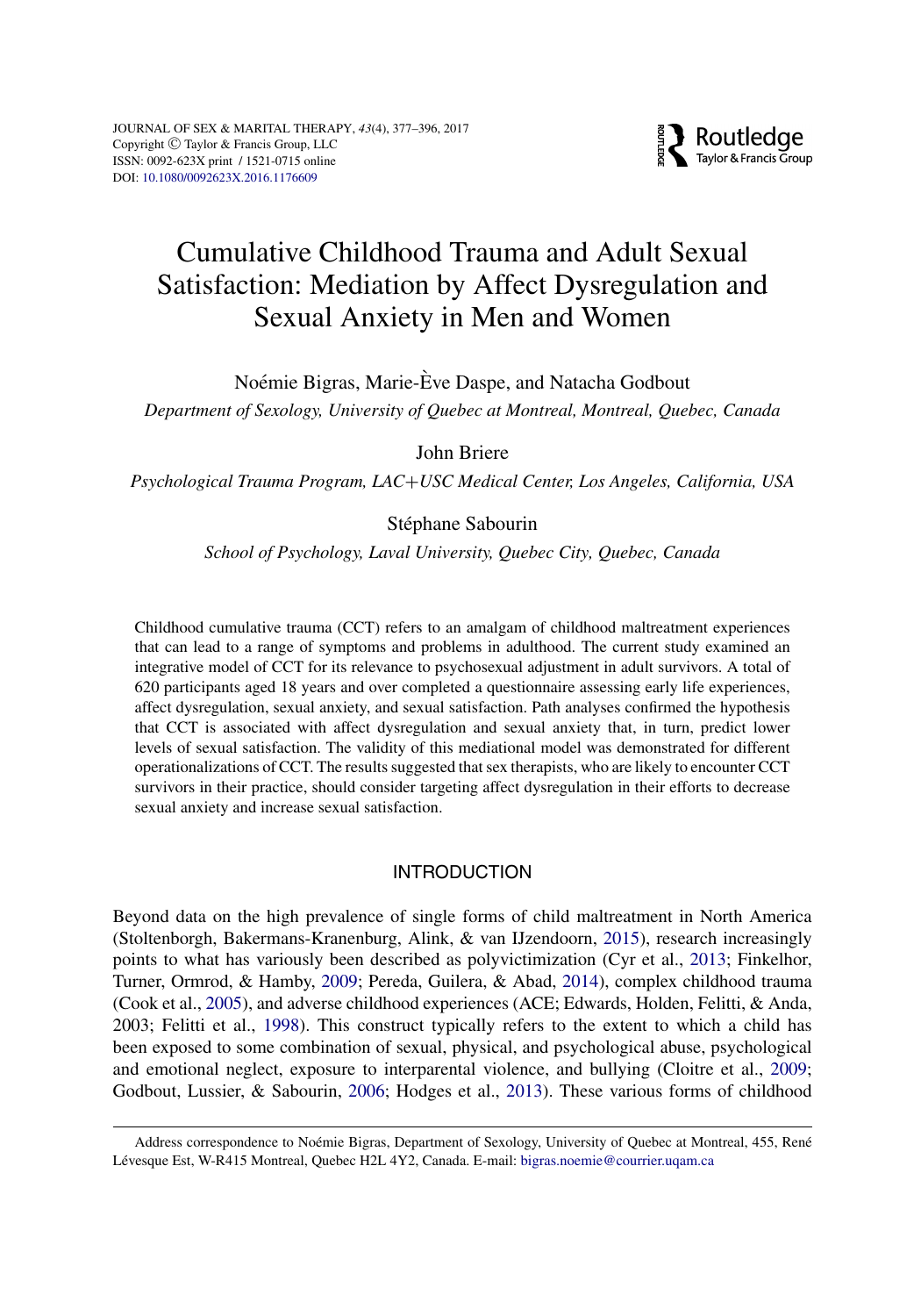maltreatment are frequently correlated; for example, physical abuse and domestic violence are often present in the same families (e.g., Herrenkohl, Sousa, Tajima, Herrenkohl, & Moylan, [2008\)](#page-18-3), as are physical abuse and psychological maltreatment (e.g., Claussen & Crittenden, [1991\)](#page-17-3), and sexual and physical abuse (e.g., Lanktree et al., [2008\)](#page-19-2). Further, it appears that children who have experienced a given form of maltreatment are at an increased risk of continued victimization from others (Finkelhor, Ormrod, & Turner, [2007\)](#page-18-4), such that multiple trauma types are often comorbid in the same child. For example, one large general population study reports that although 61% of American children have experienced at least one type of interpersonal victimization, more than one third reported two or more additional types of interpersonal violence (Finkelhor et al., [2009\)](#page-18-0).

This accumulation of trauma types in childhood is especially unfortunate because, although multiple traumas over the lifespan is frequently detrimental, cumulative trauma in childhood appears to be most associated with subsequent psychological disturbance (e.g., Briere, Agee, & Dietrich, [2016;](#page-17-4) Briere, Hodges, & Godbout, [2010\)](#page-17-5). In fact, the deleterious effects of childhood cumulative trauma (hereafter referred to as CCT) have been demonstrated in a wide number of studies (Arata, Langhinrichsen-Rohling, Bowers, & O'Brien, [2007](#page-17-6) ; Cloitre et al., [2009;](#page-17-2) Finkelhor et al., [2007;](#page-18-4) Higgins & McCabe, [2001\)](#page-19-3). As well, researchers have found that CCT is especially associated with more severe and complex consequences relative to exposure to a single abusive event, both in childhood and adulthood (Alvarez-Lister, Pereda, Abad, & Guilera, [2014](#page-16-0) Briere et al., [2010;](#page-17-5) Elliott, Alexander, Pierce, Aspelmeier, & Richmond, [2009;](#page-18-5) Hodges et al., [2013;](#page-19-1) Putnam, Harris, & Putnam, [2013\)](#page-19-4).

#### Cumulative Childhood Trauma and Psychosexual Adjustment

Despite a significant body of empirical studies supporting the association between CCT and various negative outcomes, less is known about their specific effects on psychosexual adjustment. Yet, it is likely that CCT has significant impacts in this domain. Interpersonal childhood traumas are essentially relational by nature, tending to occur in close relationships, within which the child is abused or neglected by one or numerous attachment figures. As a result, CCT can lead to intense anxiety, anger, fears of intimacy, and perceived betrayal, abandonment, and loss (Bernstein & Freyd, [2014;](#page-17-7) Freyd, [1996\)](#page-18-6). When not sufficiently processed, these responses can be evoked or triggered in future attachment-based relationships—perhaps especially in couple relationships, where sexual dynamics can become distorted, threatening, or anxiety-provoking, marked by relational dominance, neglect, and submissiveness (Vaillancourt-Morel et al., [2015\)](#page-20-1).

Although most studies have examined the effects of childhood sexual abuse on adult sexual outcomes (e.g., Bigras, Godbout, & Briere, [2015;](#page-17-8) Lemieux & Byers, [2008;](#page-19-5) Rellini, [2008;](#page-20-2) Rellini, [2014;](#page-20-3) Vaillancourt-Morel, Godbout, Sabourin, Péloquin, & Wright, [2014\)](#page-20-4), several recent studies indicate that nonsexual childhood victimization can be associated with psychosexual maladjustment as well. Sexual problems are observed in survivors of past physical abuse (Walsh, Latzman, & Latzman, [2014\)](#page-20-5), those exposed to interparental violence (Voisin, Hotton, & Schneider, [2014\)](#page-20-6), and those who have experienced psychological abuse and/or neglect (Norman et al., [2012\)](#page-19-6). Notably, sexual dissatisfaction rates seem particularly high in women with a history of various forms of childhood maltreatment (De Silva, [2001;](#page-18-7) Lewis et al., [2010;](#page-19-7) Rellini & Meston, [2007;](#page-20-7) Rellini, Vujanovic, Gilbert, & Zvolensky, [2012\)](#page-20-8), although this reported gender effect may actually reflect the paucity of studies conducted with men. In one study examining both men's and women's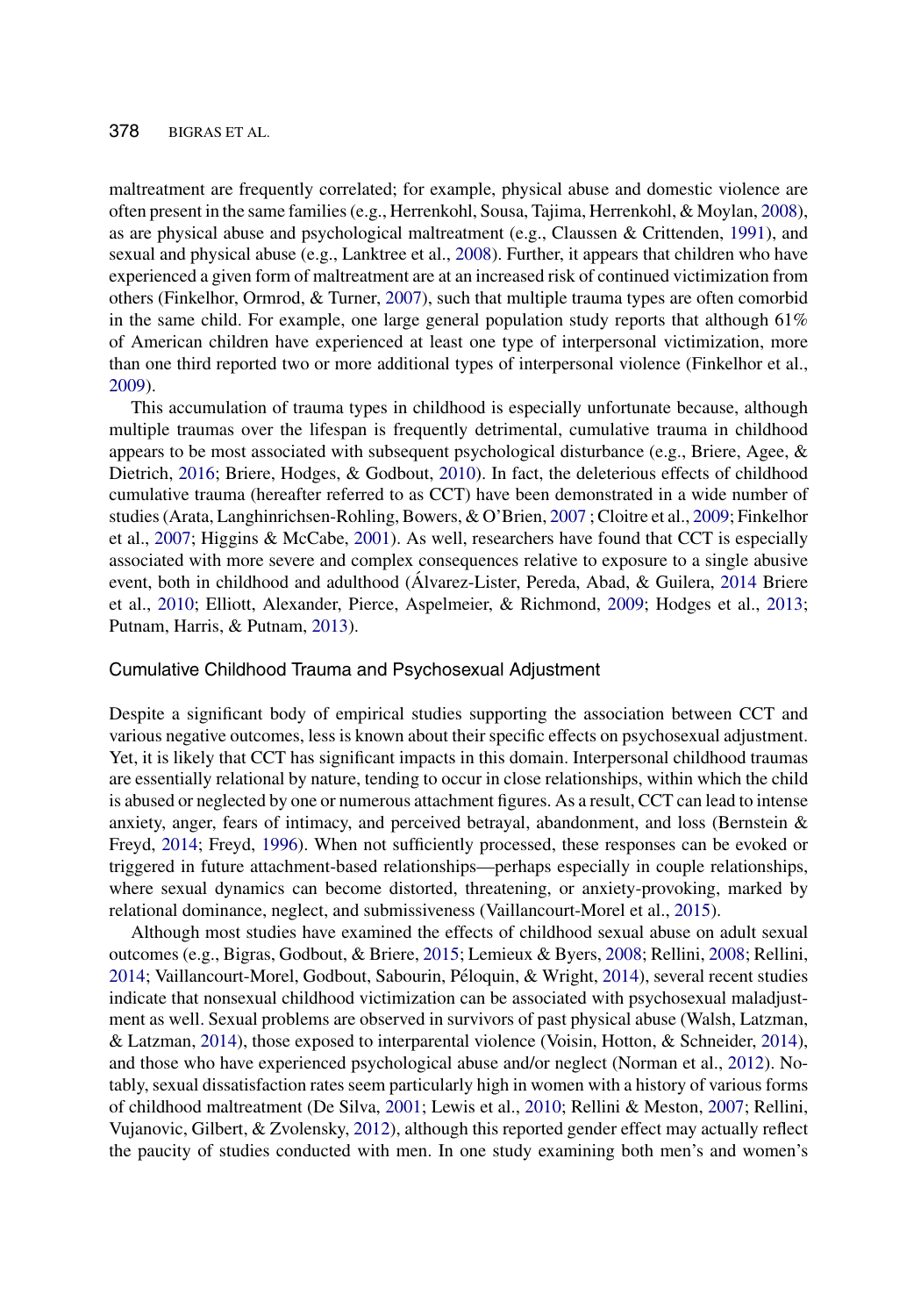sexual functioning in a sample of cigarette smokers (Rellini, Vujanovic, & Zvolensky, [2010\)](#page-20-9), for example, no gender differences on levels of sexual satisfaction were reported by survivors of various types of trauma. The underrepresentation of male trauma survivors in sexual outcome studies highlights the need to examine gender differences in the relation between CCT and psychosexual adjustment.

Overall, although current evidence suggests that, as compared to a single type of abuse, CCT specifically predicts increased affective, cognitive, and behavioral dysregulation, there has been very little research on the effects of CCT on sexual disturbance in particular.

# CCT, Affect Dysregulation, and Sexual Anxiety

It is well documented that affect regulation capacities are often impaired in trauma survivors (Briere et al., [2010;](#page-17-5) Cloitre et al., [2009;](#page-17-2) van der Kolk, Roth, Pelcovitz, Sunday, & Spinazzola, [2005\)](#page-20-10). Affect dysregulation, which refers to an inability to regulate and/or tolerate negative emo-tional states (Briere & Runtz, [2002\)](#page-17-9), is thought to develop throughout the life span (Dodge  $\&$ Garber, [1991\)](#page-18-8), but especially during early interactions with attuned primary caretakers (Bowlby, [1973;](#page-17-10) Calkins & Hill, [2007\)](#page-17-11). Several clinical formulations suggest that, in the context of interpersonal traumas—perhaps especially in CCT—abuse, neglect, and invalidation may preclude the development of sufficient affect regulation skills; such a deficit can result in overwhelming emotional states when distress cannot be easily down-regulated (Briere & Scott, [2014;](#page-17-12) Courtois & Ford, [2009;](#page-17-13) Linehan, [1993\)](#page-19-8). From this perspective, it might be hypothesized that when interpersonal trauma effects (e.g., fear of intimacy, phobic responses to sexual stimuli, and expectations of betrayal) occur in the presence of insufficient affect regulation skills, sexual anxiety is not only evoked, but can be sustained over the long term in a relatively unregulated condition. For example, having been abused or neglected in early significant relationships, the survivor may feel particularly vulnerable in the context of later sexual intimacy, which is likely to trigger painful memories and anxiety (Godbout, Runtz, MacIntosh, & Briere, [2013\)](#page-17-8). Such memory activation, in the absence of a sufficient affect regulation repertoire, might persist into the long term as sustained sexual dysfunction.

# Sexual Anxiety and Sexual Satisfaction

Past studies have shown that childhood trauma, limited affect regulation, and high sexual anxiety are negatively associated with sexual satisfaction (Lacelle, Hebert, Lavoie, Vitaro, & Tremblay, ´ [2012;](#page-19-9) Rellini & Meston, [2011;](#page-20-11) Staples, Rellini, & Roberts, [2012\)](#page-20-12). These findings suggest the need to examine the potentially mediating effects of affect dysregulation in the relation between CCT and sexual satisfaction. However, despite literature indicating significant associations between CCT and a wide spectrum of negative relational outcomes (Cloitre et al., [2009;](#page-17-2) Godbout, Briere, Sabourin, & Lussier, [2014;](#page-18-9) Hodges et al., [2013\)](#page-19-1), their associations with adult psychosexual adjustment and the mechanisms through which CCT may affect sexuality, including those involving gender, remain largely unknown.

# Issues in the Study of Childhood Cumulative Trauma

Research on the nature of CCT and its effects have employed a range of conceptual and analytic strategies in their operationalization of CCT, especially in terms of which adverse experiences are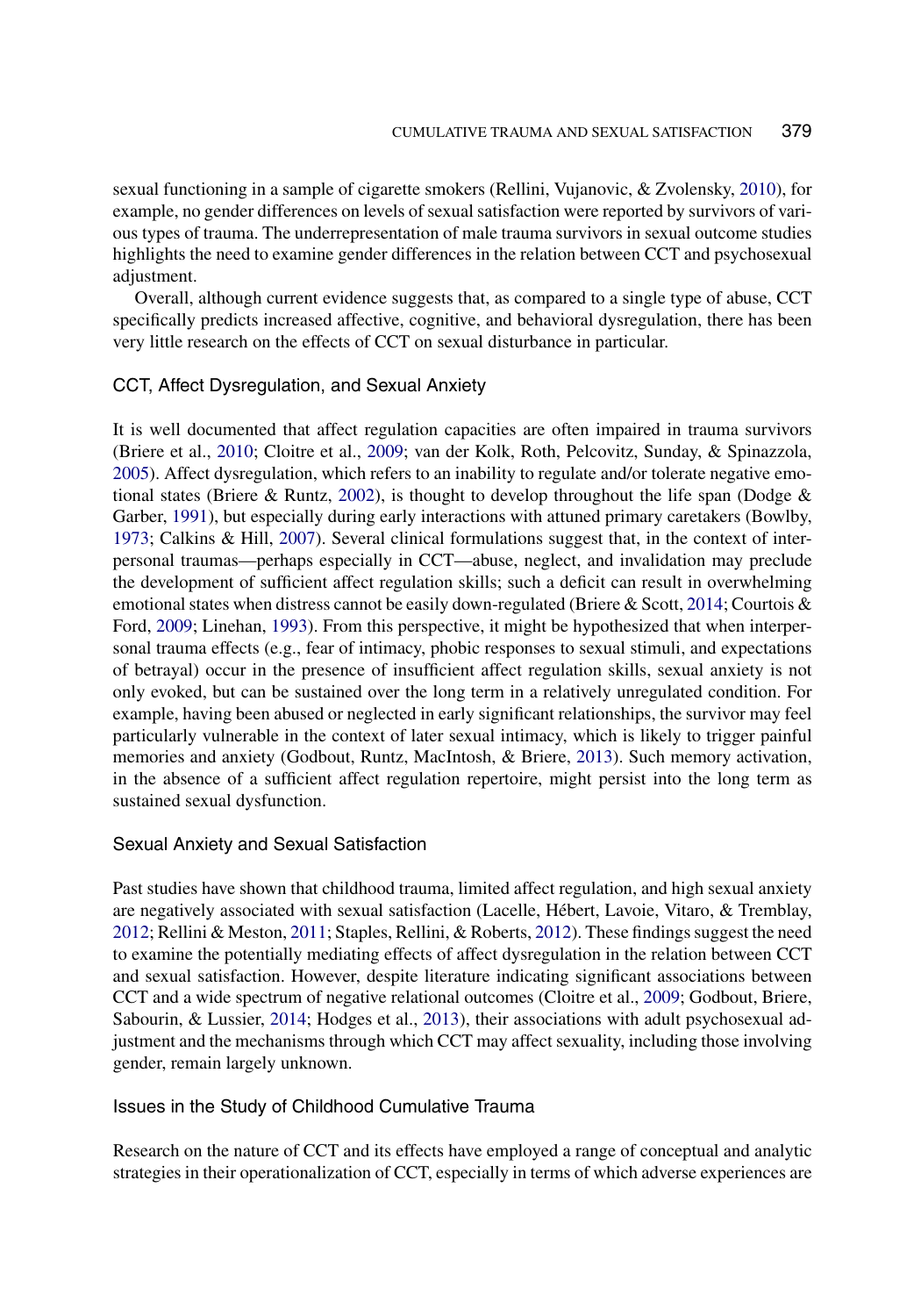included. Early research often concentrated on the presence of child abuse, primarily co-occurring sexual, physical, and psychological maltreatment (e.g., Briere & Runtz, [1990;](#page-17-14) Mullen, Martin, Anderson, Romans, & Herbison, [1996\)](#page-19-10), although other research also considered witnessing interparental violence (Edwards et al., [2003;](#page-18-10) Higgins & McCabe, [1998;](#page-18-11) Higgins & McCabe, [2000\)](#page-18-12). Some authors subsequently added the experience of neglect, albeit without differentiating psychological from physical neglect (e.g., Dong, Cao, Cheng, Cui, & Li, [2013;](#page-18-13) Finkelhor et al., [2007;](#page-18-4) Higgins & McCabe, [1998;](#page-18-11) Richmond, Elliott, Pierce, Aspelmeier, & Alexander, [2009\)](#page-20-13). Finally, Finkelhor and colleagues' [\(2007,](#page-18-0) [2009\)](#page-18-0) studies of polyvictimization extended the range of child maltreatment measures by including peer bullying, which increasingly has been shown to result in as many, if not more, damaging effects than parental abuse (Lereya, Copeland, Costello, & Wolke, [2015\)](#page-19-11).

In addition to the question of the number and types of trauma to be subsumed under CCT, another issue is the criteria used to determine if an individual can be categorized as having experienced a particular type of trauma. With a few exceptions (e.g., Clemmons, Walsh, DiLillo, & Messman-Moore, [2007;](#page-17-15) DiLillo et al., [2010;](#page-18-14) Higgins & McCabe, [2000\)](#page-18-12), this issue remains unresolved, with no clear criteria or guidelines to distinguish above-average levels of exposure to certain forms of adverse relational events relative to lower levels of exposure. For example, although having suffered any sexual abuse is likely to constitute a traumatic experience (Courtois, [2010;](#page-17-16) Godbout et al., [2014\)](#page-18-9), it is less clear whether one episode of emotional unavailability from parents or a single instance of intimidation by peers can be considered traumatic. In response, DiLillo et al. (2010) suggest that a criterion of one standard deviation above the mean on psychological maltreatment scales could distinguish those whose experiences might be classified as abusive.

#### The Current Study: Objectives and Hypotheses

We sought in the present study to examine the role of affect dysregulation and sexual anxiety in mediating the relationship between CCT and sexual satisfaction. In a previous study (Bigras, Godbout, & Briere, [2015\)](#page-17-8), using an earlier version of the current sample (257 women and 45 men, as opposed to the 530 women and 90 men studied here), we found that childhood sexual abuse (CSA) was related to sexual anxiety and decreased sexual satisfaction as mediated by reduced self-awareness and a tendency to become involved in conflictual relationships. However, we focused exclusively on CSA, did not include affect regulation as a mediator, and did not evaluate the potential contribution of sexual anxiety in the development of sexual satisfaction (Bigras et al., [2015\)](#page-17-8). In addition, the limited number of male participants in the previous study (Bigras et al., [2015\)](#page-17-8) precluded a test of the gender invariance of the reported model.

In the current study, we conducted path analyses to evaluate the relationships between CCT, sexual anxiety, affect dysregulation, and sexual satisfaction. We also evaluated whether our findings were robust across different operationalizations of CCT, i.e., including sexual abuse or not, and using more or less conservative cutoffs to operationalize CCT. Finally, we sought to test the invariance of our results with reference to gender. Based on previous findings, we hypothesized that (a) affect dysregulation and sexual anxiety would be significant mediators of the relationship between CCT and sexual satisfaction; (b) the model would remain valid across different operationalizations of CCT; and (c) the model would be invariant across gender. In order to evaluate the full range of CCT, eight types of trauma were included in the current study: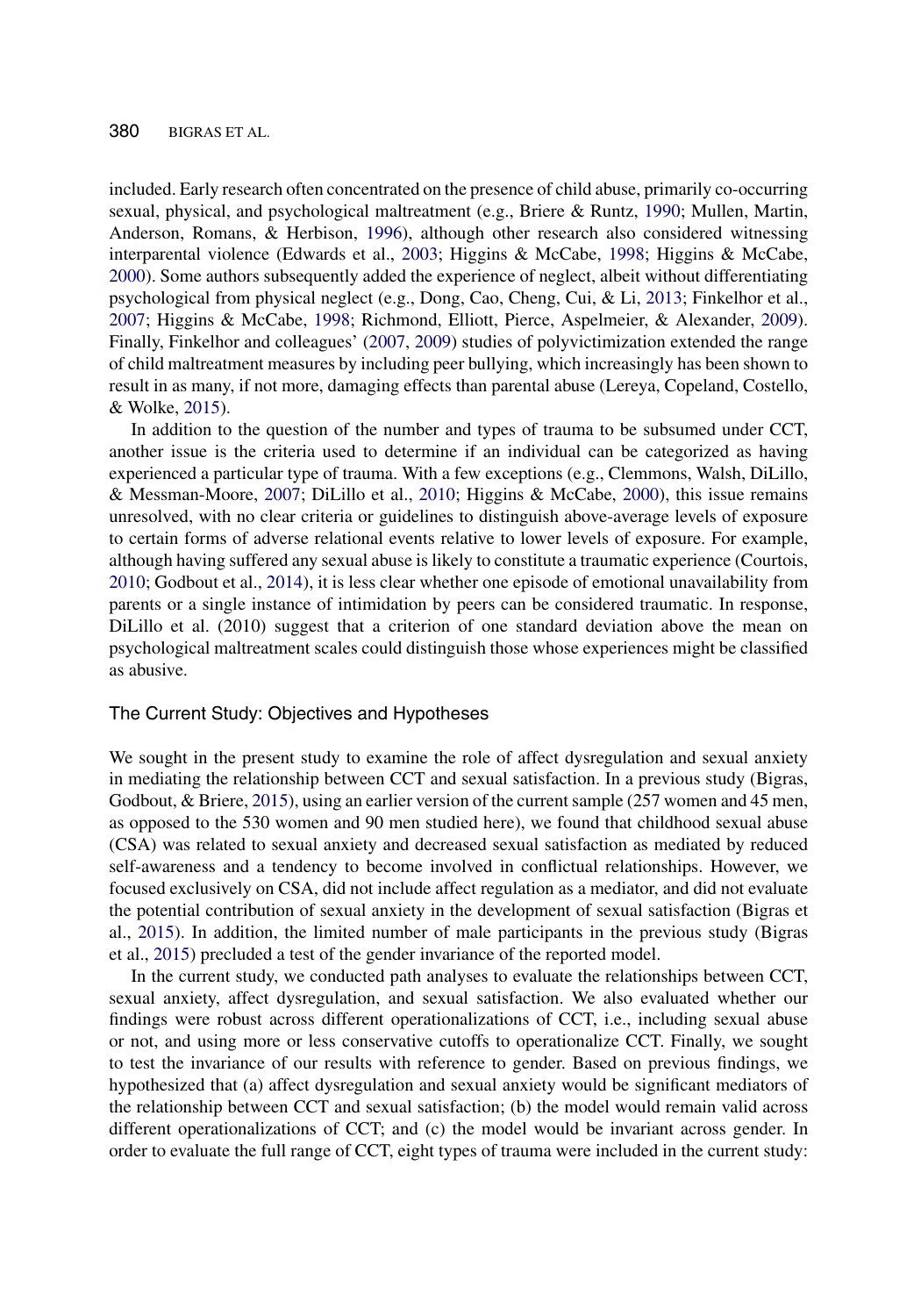(1) CSA, (2) parental physical abuse, (3) parental psychological abuse, (4) parental psychological neglect, (5) parental physical neglect, (6) witnessing psychological interparental violence, (7) witnessing physical interparental violence, and (8) exposure to peer bullying.

# METHOD

#### Participants and Procedure

A total of 530 women (85.5%) and 90 men (14.5%) aged 18 years and older completed a questionnaire assessing early life experiences, affect regulation, sexual anxiety, and sexual satisfaction. Questionnaires were available both in French and English. The study was described as exploring early experiences and romantic relationships. Participants were recruited on a voluntary basis through several different procedures: invitations on social networks such as Facebook and Twitter, invitations to participants to invite friends and relatives, a website hosting psychological research, the university's electronic list of administrative personnel, students, and faculty/staff. Interested participants accessed a hyperlink, which led them to an anonymous survey hosted by the secure website SurveyMonkey, where they electronically signed a consent form. Participation in the study required 30 to 40 minutes and was approved by the University of Quebec in Montreal's Institutional Review Board.

Mean age of the participants was 27.38 years  $(SD = 8.78)$ . Most were Canadian citizens (79.7%, *n* = 488). A majority were students (58.7%, *n* = 336) and 30.1% (*n* = 172) were employed full-time, with 51.6% of the sample reporting an annual income below \$19,999 (Canadian dollars) and  $21.5\%$  between \$20,000 and \$39,999. Eighty-six percent ( $n = 533$ ) of participants were French speakers and  $14\%$  ( $n = 90$ ) were Anglophones; participants completed the questionnaire in their most fluent language. Most participants were university educated: 42.1% (*n* = 263) had completed an undergraduate degree, and  $26.2\%$  ( $n = 164$ ) had completed a graduate degree. Most participants identified themselves as heterosexual (90%,  $n = 557$ ),  $2\%$  ( $n = 11$ ) reported being homosexual, and 8% (*n* = 52) self-described as bisexual. Most participants were engaged in a couple relationship and were married (10.6%,  $n = 66$ ), cohabiting (26.4%,  $n = 165$ ), or involved in a relationship without cohabitation  $(41\%, n = 256)$ , whereas 22.1%  $(n = 85)$  were single or had occasional partners.

# Measures

All measures were administered through a self-report computerized questionnaire that also assessed sociodemographic variables such as sex, age, marital status, sexual orientation, education, occupation, and annual income.

# *Childhood Cumulative Trauma*

Exposure to childhood maltreatment experiences was assessed using 16 items derived from previous studies of childhood maltreatment (Bremner, Bolus, & Mayer, [2007\)](#page-17-17) and items from Briere and Runtz [\(1990\)](#page-17-14), Godbout, Dutton, Lussier, and Sabourin [\(2009\)](#page-18-15), and Godbout et al. [\(2006\)](#page-18-2) to capture the general acts of omission and commission typical of various forms of maltreatment that individuals can experience before age 18. Each item was assessed on a 7-point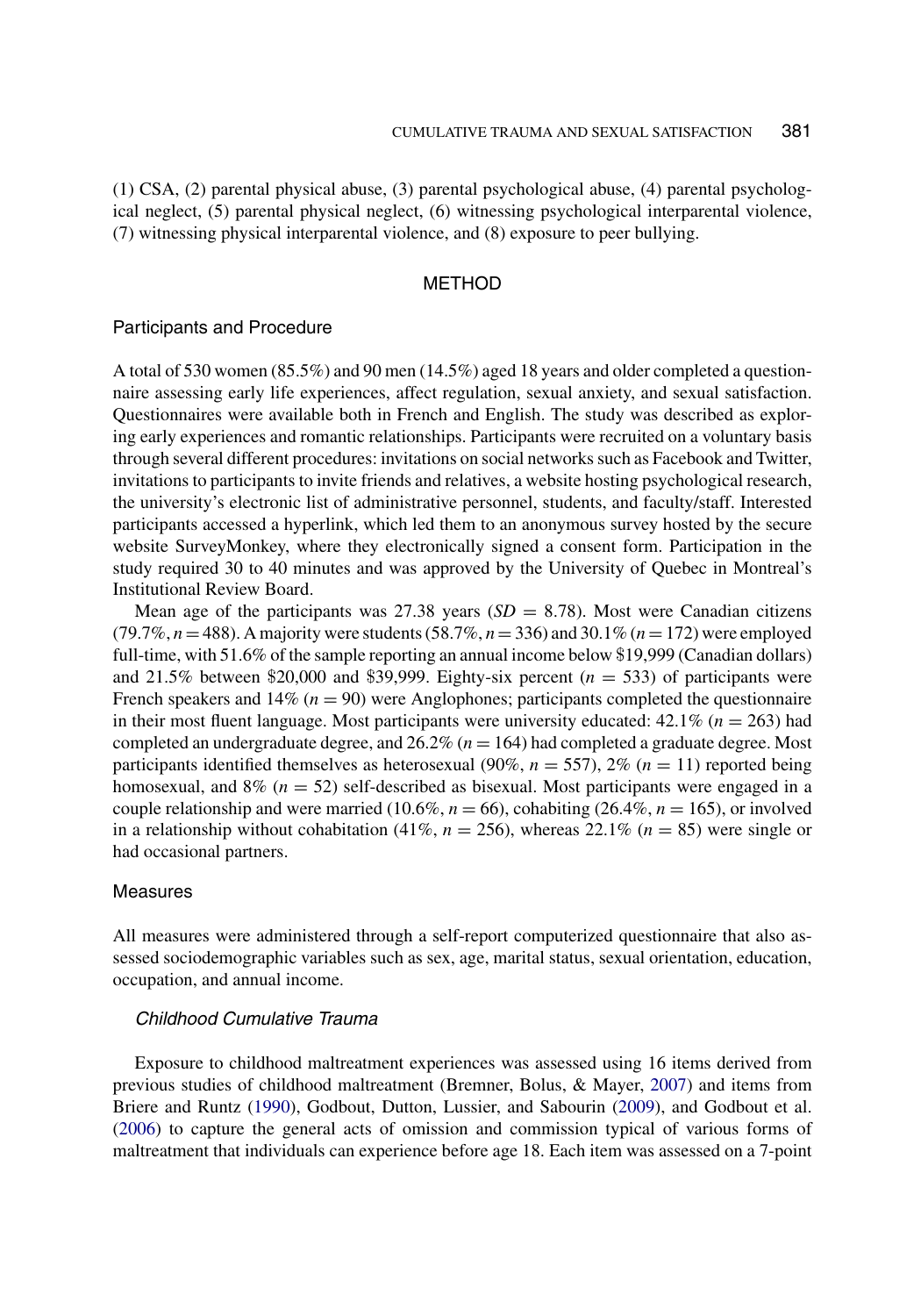#### $TARI \nF 1$

#### Items Used to Assess Childhood Cumulative Trauma

<span id="page-6-0"></span>Child Sexual Abuse

1. Have you ever experienced unwanted sexual contact in childhood/adolescence

OR have you ever experienced sexual contact during childhood/adolescence with an adult, someone in authority, or someone who was five years older than you?

Before the age of 18, how many times did the following items occur? Base your answers on a typical year. Answer by referring to your biological parents or other adults who represented your maternal and paternal figures. My parent has (or both have):

Childhood Physical Abuse

2. Slapped me in the face

3. Burned me with boiling water, cigarette, or other things

4. Hit me, kicked, or punched me

5. Hit me with an object (belt, bat, etc.)

6. Pushed or shoved me

Childhood Psychological Abuse

7. Humiliated me, put me down or ridiculed me

8. Made me feel like I was not important

9. Said I was worthless or said hurtful things

Childhood Psychological Neglect

10. Ignored me, wasn't there when I needed, or seemed not to like me

11. Struggled to understand me as well as my needs

12. Ignored my demands for attention or did not take to me

Childhood Physical Neglect

13. Didn't give me food, regular baths, clean clothes, or medical attention I needed

Psychological Interparental Violence

14. Told nonsense, screamed at each other, or put each other down

Physical Interparental Violence

15. Shoved each other; hit with hands, foot, or other objects; fought or threw objects at each other Bullying

16. I have been intimidated or harassed by one or more young people (bullying)

Likert scale ranging from 0 (*never*) to 6 (*almost every day*). Eight trauma types were included in this study. CSA (one item) referred to any kind of unwanted sexual contact (e.g., touching, penetration) with an adult or person in an authority position before age 18. For the other types of trauma, participants were asked to base their answer on a typical year before age 18, and to specify how many times each listed event had happened. Indicators of child physical abuse (five items, Cronbach's  $\alpha = .83$ ) included being slapped in the face, burned with a cigarette, punched or kicked, hit with an object, or pushed or shoved by a parent or parental figure. Psychological abuse (three items,  $\alpha = .91$ ) included being put down, ridiculed, ignored, made to feel like they didn't count, or told they were no good by a caretaker. Psychological neglect (three items,  $\alpha$  $=$  .86) included items referring to a significant lack of psychological care (e.g., ignoring the child, not being present in times of need, or having difficulty understanding his or her needs) and physical neglect (one item) referred to inadequate physical care of the child (e.g., failing to answer the child's primary needs, such as adequate hygiene, provision of clean clothes). Interparental violence was measured through two single-item measures assessing whether the participants had witnessed psychological or physical parental violence during their childhood. Finally, a single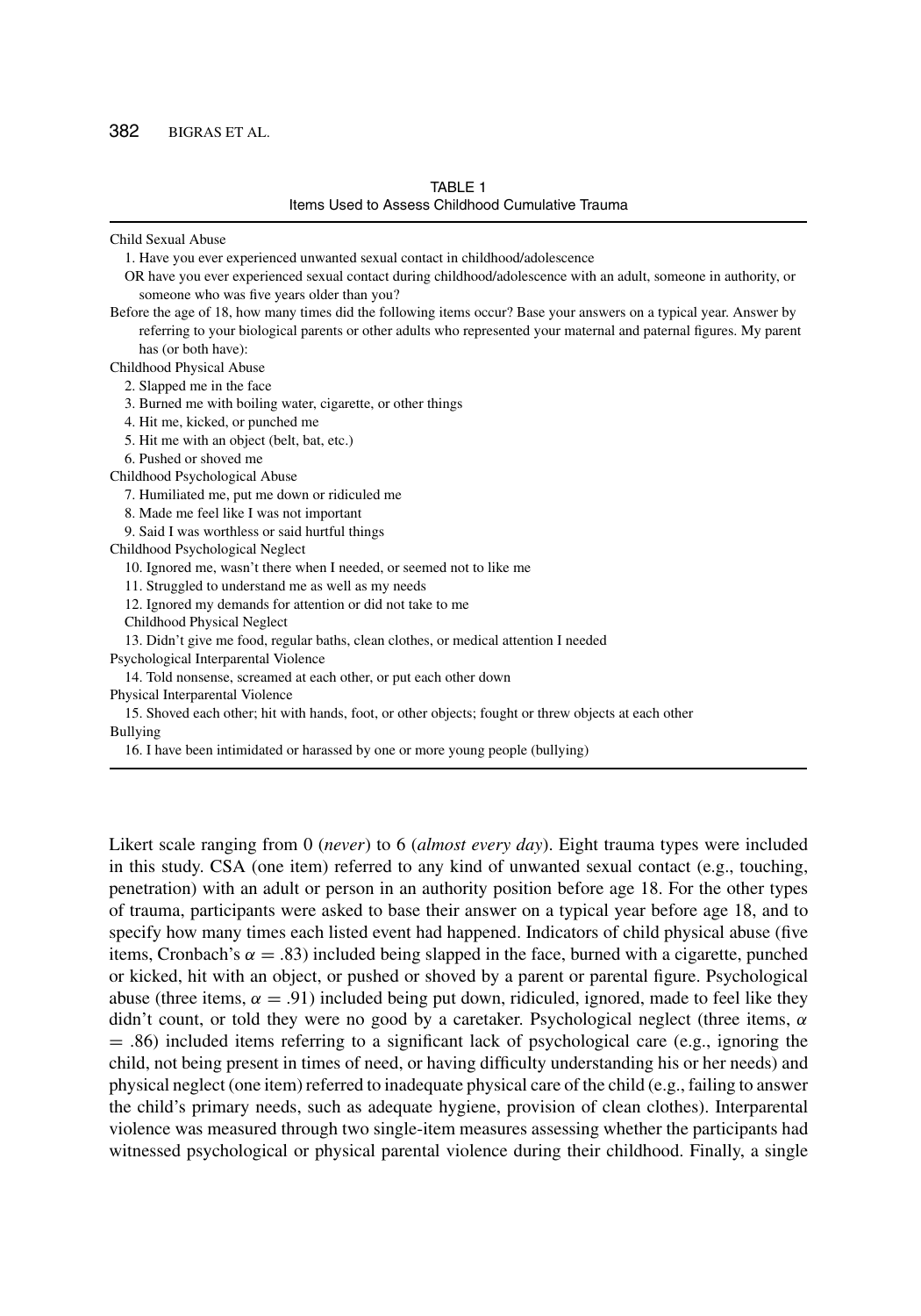question assessed how frequently participants had experienced bullying. See [Table 1](#page-6-0) for each of these items.

Each trauma<sup>1</sup> type was coded as not experienced  $(0)$  or experienced  $(1)$ , based on different cutoffs, and summed to produce a total CCT score. Child sexual abuse was coded as experienced (1) when the participant reported at least one occurrence before age 18. Physically related maltreatment (i.e., physical abuse, physical neglect, and witnessing physical interparental violence) was coded as experienced as soon as the individual reported at least one occurrence in a typical year. A more conservative assessment was used for psychological types of maltreatment (i.e., psychological abuse, psychological neglect, witnessing psychological interparental violence, and bullying). Following DiLillo et al. [\(2010\)](#page-18-14), participants were considered having experienced each type of trauma if they reported more psychological maltreatment or neglect (i.e., one standard deviation above the mean) than the average of the sample. The final CCT score ranged from 0 to 8, with higher scores indicating greater cumulative exposure to multiple forms of trauma.

# *Affect Dysregulation*

The Affect Dysregulation scale of the Inventory of Altered Self-Capacities (IASC; Briere, 2000) was used to assess affect dysregulation. This scale includes nine items assessing the presence, over the last six months, of mood swings, problems in inhibiting anger expression, and the inability to easily regulate dysphoric states without externalization. Items are rated using a 5-point Likert scale  $(1 = never; 5 = very often)$ . For the purpose of this study and by agreement with the publisher (Psychological Assessment Resources [PAR]), a French translation of the IASC was created and back-translated to English, at which point the original English version and the back-translated version were compared by the test publisher and test author and approved as equivalent. The original questionnaire showed good reliability in different samples ( $\alpha$  ranging between .92 and .97). In the present study, Cronbach's alpha was high ( $\alpha = .92$ ). Based on a normative sample, the IASC also allows the identification of difficulties with affect dysregulation; the manual indicates that scores are clinically elevated when the *t*-score values are equal or greater than 70 (Briere, [2000\)](#page-17-18).

#### *Sexual Anxiety*

The sexual anxiety scale from the French version of the Multidimensional Sexuality Questionnaire (MSQ; Snell, Ficher, & Walters, 1993; translated into French and validated by Ravart, Trudel, & Turgeon, [1993\)](#page-19-12) was used to assess sexual anxiety. Sexual anxiety is defined as the tendency to experience tension, discomfort, and anxiety about the sexual aspects of one's life (Snell et al., [1993\)](#page-20-14). This subscale includes five items that are rated on a 5-point Likert scale  $(0 = not at all characteristic of me; 4 = very characteristic of me)$ . The items within the subscale were summed, with higher scores indicating greater sexual anxiety. Snell and colleagues [\(1993\)](#page-20-14) demonstrated the factorial validity of the MSQ subscales and found them not to be contaminated

<span id="page-7-0"></span><sup>1</sup>Although psychological maltreatment and neglect do not meet *DSM-5* (American Psychiatric Association, 2013) criteria for trauma per se, we use the term *trauma* more broadly to refer to any potentially severe adverse experience known to have long-term effects.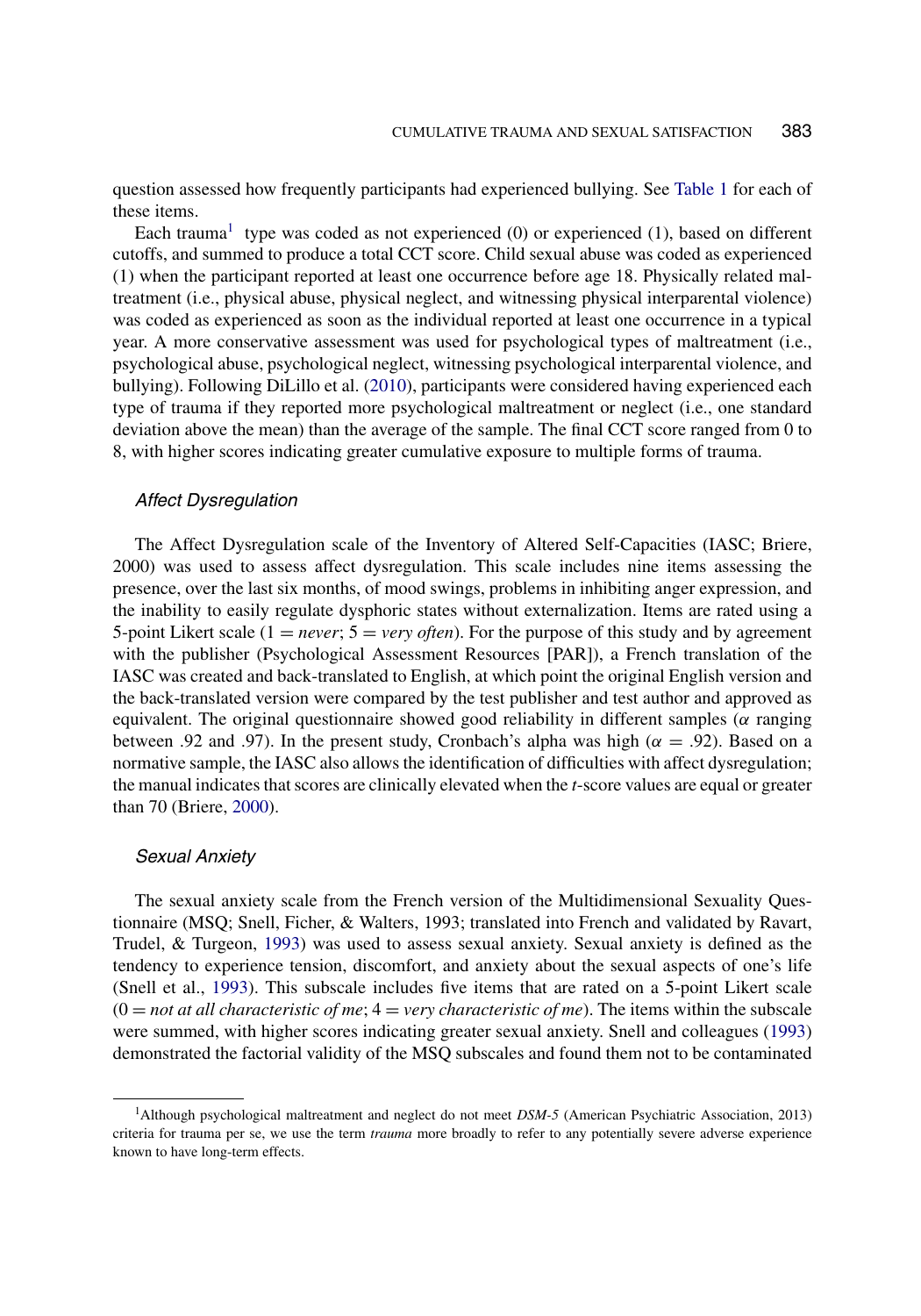by social desirability. Cronbach's alphas were satisfactory in both the original ( $\alpha = .87$ ) and in the current study ( $\alpha = .89$ ) (Snell et al., [1993\)](#page-20-14).

#### *Sexual Satisfaction*

A French version of the Global Measure of Sexual Satisfaction (GMSEX; Lawrance & Byers, [1995\)](#page-19-13) was used to assess satisfaction regarding sexual relationships. According to Lawrance and Byers [\(1992\)](#page-19-14), sexual satisfaction is defined as "the individual's subjective evaluation of the positive and negative aspects of one's sexual relationships, and his/her subsequent affective response to this evaluation" (p. 124). Participants rated their sexual relationships on five 7 point bipolar scales: good-bad, pleasant-unpleasant, positive-negative, satisfying-unsatisfying, valuable-worthless. Scores varied from 5 to 35, with higher scores indicating greater sexual satisfaction. High two-week test-retest reliability ( $r = .84$ ,  $p < .001$ ) was reported by the authors. The GMSEX internal consistency reported by the authors in their two samples was also very good (.90 and .96). In the current study, alpha was .93.

#### Statistical Analyses

Descriptive analyses were conducted to examine the distribution of interpersonal trauma within the sample and correlations were performed to assess the associations between study variables.

# *Invariance According to Language*

Because measures were administered in either French or English according to participant preference, we ran an invariance analysis to determine if our findings held regardless of the language used. Results indicated that the findings reported here were invariant across languages,  $\Delta \chi^2(4) = 5.59, p = .23.$ 

## *Mediation Model*

The hypothesized model was tested using path analyses, with CCT as the exogenous variable, affect dysregulation and sexual anxiety as potential mediators, and sexual satisfaction as the outcome or endogenous variable. Path analysis is a statistical method that allows the simultaneous testing of both direct and indirect associations among different variables (Kline, [2011\)](#page-19-15). It also estimates covariation among variables, considering all paths simultaneously. Analyses were conducted using Mplus, version 7 (Muthén & Muthén, [2012\)](#page-19-16). This program accounts for missing data using the full-information, maximum-likelihood estimation method (Muthén & Muthén, [2012\)](#page-19-16). The present study used a cross-sectional design, and the causal order of the entry/sequence of variables was determined based on theory and chronology (i.e., CCT is typically experienced before affect dysregulation and sexual anxiety have been fully developed, and current sexual satisfaction is assessed in adulthood). This theoretically-grounded analytic strategy, often adopted in the trauma literature (e.g., Briere et al., [2010;](#page-17-5) Godbout et al., [2014\)](#page-18-9), is a routine statistical recommendation for causal analyses (Byrne, [2013\)](#page-17-19).

Adequacy of model fit was assessed through several indices. The following indices were used: the chi-square statistic, the comparative fit index (CFI; Bentler, [1990\)](#page-17-20), and the root mean square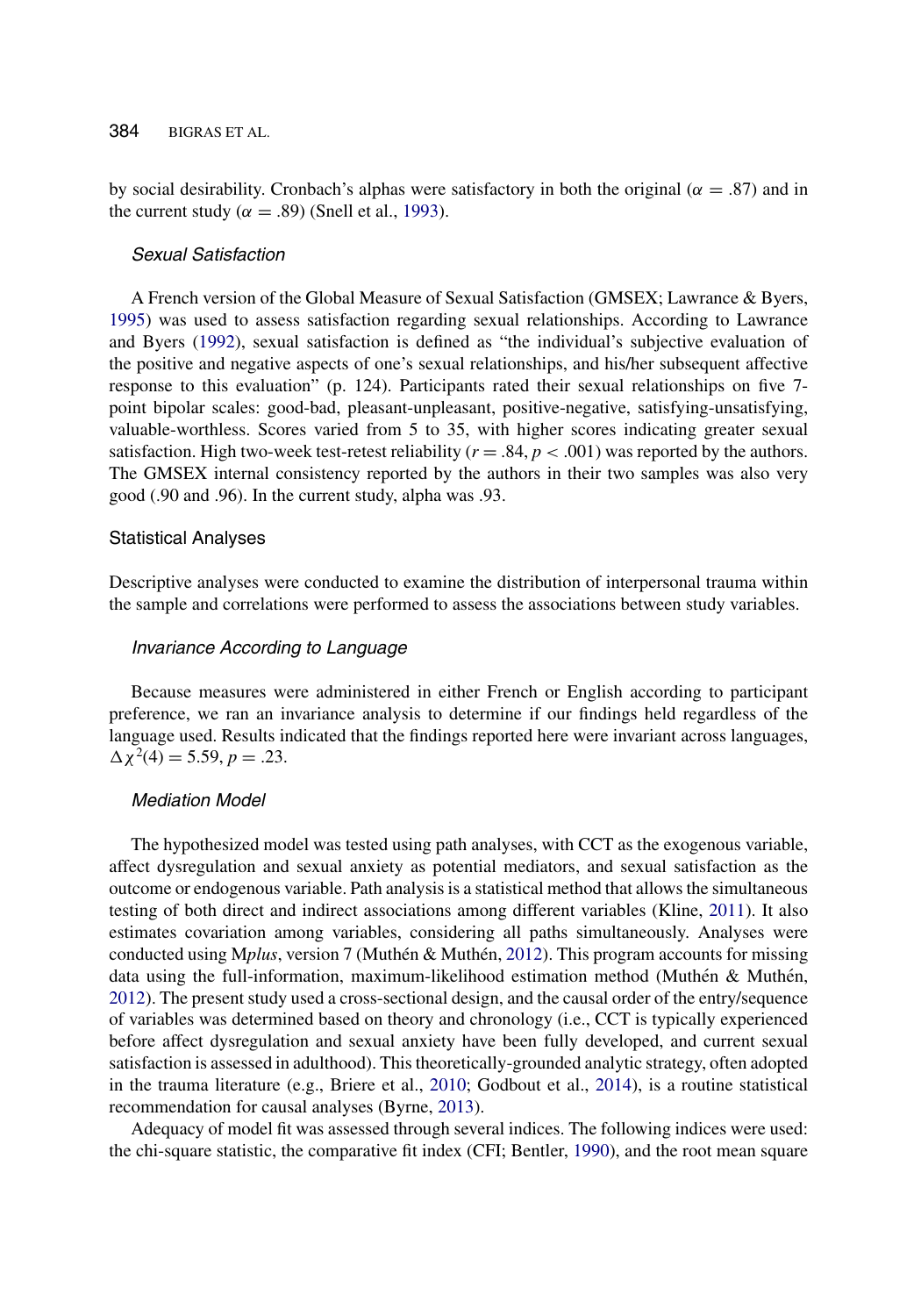error of approximation (RMSEA; Steiger, [1990\)](#page-20-15). A nonstatistically significant chi-square value, a CFI value of .90 or higher, and a RMSEA value below .06 are considered indicators of good fit (Hu & Bentler, [1999\)](#page-19-17), with a RMSEA 90% confidence interval ranging from 0 to .08 indicating a good precision in assessing model fit. Because chi-square tests are sensitive to sample size (Kline, [2011\)](#page-19-15), we also used the ratio of chi-square to degrees of freedom ( $\chi^2/df$ ). Values less than 5 indicate a satisfactory fit, but a more conservative cutoff value of 3 is ideal (Ullman, [2001\)](#page-20-16).

Examination of indirect effects was performed using *M*plus model indirect (Muthén & Muthén, [2012\)](#page-19-16). We used 95% bootstrap confidence intervals to verify the significance of indirect effects (MacKinnon & Fairchild, [2009\)](#page-19-18). This bias-corrected method is based on a distribution for the product of coefficients and generated confidence limits for the true value of the coefficient for indirect effects. When zero is not in the confidence interval, the indirect effect is considered significant (Preacher & Hayes, [2004\)](#page-19-19). As noted by Hayes [\(2013\)](#page-18-16), this method allows the computation of unbiased confidence intervals for specific indirect effects, and thus is considered superior to the method proposed by Baron and Kenny [\(1986\)](#page-17-21). Next, we computed the ratio of the indirect effect to the total effect (Preacher & Kelley, [2011\)](#page-19-20). A higher value for the ratio indicates a greater contribution of the mediators in the relationship between the independent variable and the dependent variable.

# *Gender Invariance*

Between-gender differences were tested using a multiple group analysis. Models are compared using a chi-square difference test; a significant univariate incremental chi-square value ( $p < .05$ ) indicates evidence of differences across men and women.

# *Mediation Model With Alternative Assessment of Cumulative Trauma*

Because there is no definite consensus on the conceptualization and assessment of CCT, and to test the stability of our model using different operational criteria, four alternative models were examined. First, CCT (ranging from 0 to 8) was recomputed using only "severe" indicators of physical violence (i.e., having been burned with boiling water, a cigarette, or another object; having been hit with an object like a belt or a stick; having been kicked or punched). Second, physical abuse was removed from the CCT variable in order to determine if the model held without experience of direct physical violence. Third, CSA was excluded from the CCT variable to examine if the model held for solely nonsexual traumas (resulting in a new CCT variable, ranging from 0 to 7). Fourth, because of the relatively recent addition of bullying to the list of CCT, a model excluding bullying in the CCT variable (ranging from 0 to 7) also was tested. Finally, we assessed a model replicating a more liberal operationalization of CCT (ranging from 0 to 8) in which any report of psychological neglect or violence in a typical year (i.e., not just those with one standard deviation above the mean) was coded 1, as per some other studies (e.g., Briere et al., [2010\)](#page-17-5). Satisfactory adjustment indices and similar patterns of significant relationships were considered as indicators that the models held across CCT conceptualizations.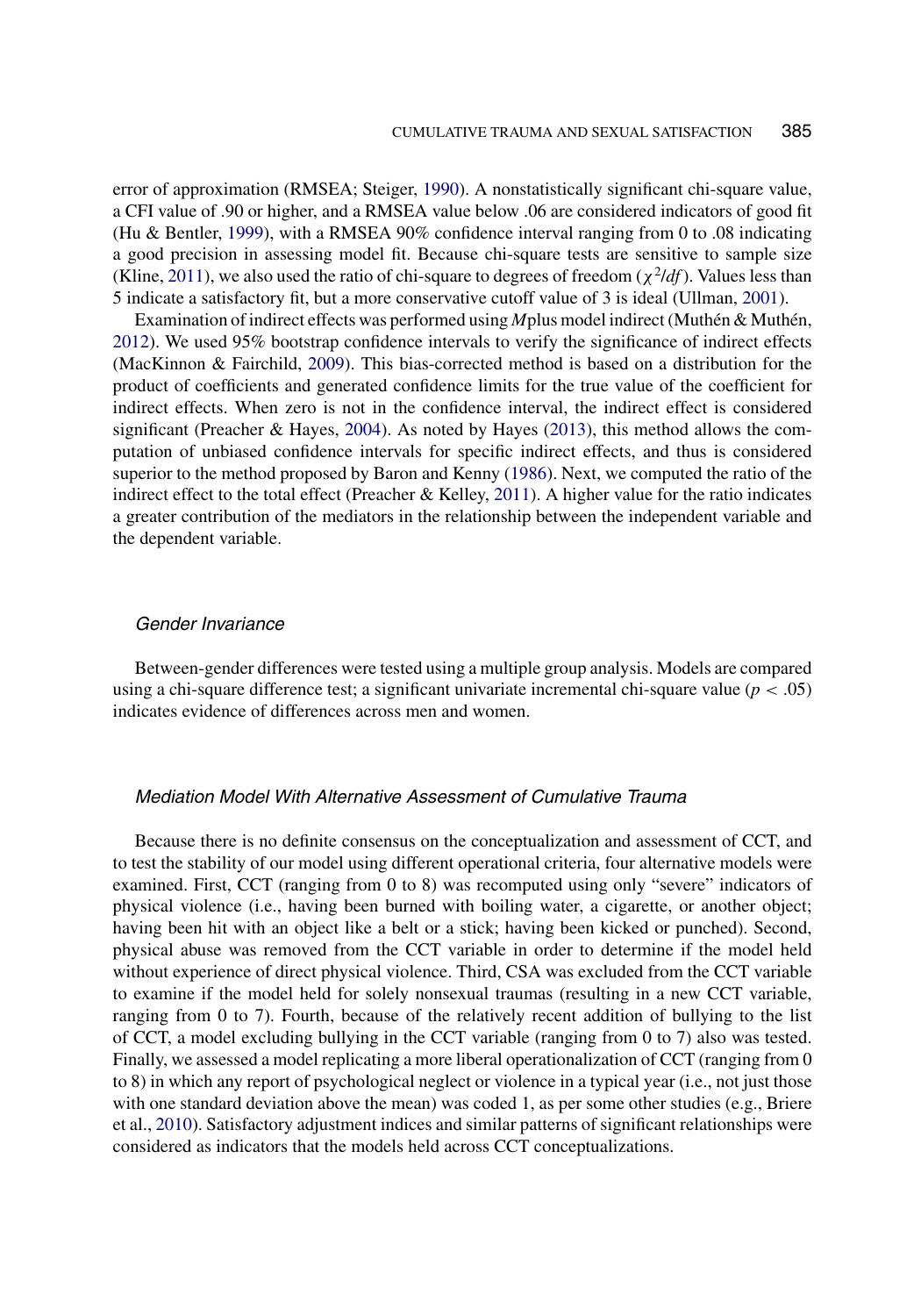#### 386 BIGRAS ET AL.

<span id="page-10-0"></span>

| Type of Trauma                                                     | $\%$ | n   |  |
|--------------------------------------------------------------------|------|-----|--|
| 1. Child sexual abuse (at least once before age 18)                | 23.1 | 142 |  |
| 2. Physical abuse (at least one time in a typical year)            | 39   | 238 |  |
| Severe physical abuse (with only severe acts)                      | 25   | 152 |  |
| 3. Physical neglect (at least one time in a typical year)          | 6.1  | 37  |  |
| 4. Witnessing physical abuse (at least one time in a typical year) | 15.4 | 93  |  |
| 5. Emotional abuse (1 SD above average)                            | 16.0 | 98  |  |
| 6. Emotional neglect (1 SD above average)                          | 15.8 | 96  |  |
| 7. Witnessing emotional abuse (1 SD above average)                 | 22.8 | 139 |  |
| 8. Bullying (1 SD above average)                                   | 14   | 85  |  |

TARI F 2 Prevalence Rates by Types and Number of Experienced Childhood Trauma

*Notes*. The criteria used to compute the prevalence rates are presented in parentheses.

Severe acts of physical abuse are referring to "having been burned with boiling water, a cigarette, or another object; having been hit with an object like a belt or a stick; having been kicked or punched."

# **RESULTS**

# Descriptive Statistics

# *Rates of Childhood Trauma*

[Table 2](#page-10-0) presents prevalence rates for each individual trauma type used to compute the CCT variable. In the current sample,  $60.1\%$  ( $n = 358$ ) of participants reported having experienced at least one type of childhood trauma, with physical abuse being the most prevalent form of maltreatment. Among the subsample of participants who reported a history of adverse interpersonal experiences, the mean number of trauma was  $2.51$  (*SD* = 1.80), with 57.9% ( $n = 207$ ) of participants having experienced at least two types of trauma.

In order to describe more precisely the co-occurrence of childhood maltreatment, data were examined to identify the most prevalent combinations of trauma. Results showed that among participants who experienced two types of interpersonal trauma  $(n = 74)$ , the most frequent combination was physical abuse and sexual abuse  $(21.6\%, n = 16)$ . Among participants who reported three types of trauma  $(n = 42)$ , the most frequent combinations were (a) physical abuse, psychological neglect and sexual abuse  $(9.5\%, n = 4)$ , (b) physical abuse, witnessing psychological violence, and bullying  $(9.5\%, n = 4)$ , and (c) physical abuse and witnessing both physical and psychological violence (9.5%, *n* = 4). For participants who experienced four types of trauma ( $n = 34$ ), the most prevalent combinations were physical abuse, witnessing physical violence, witnessing psychological violence, and bullying  $(26.5\%, n = 9)$ . Finally, among those who reported five types of trauma  $(n = 26)$ , the most occurring combination was physical abuse, psychological abuse, psychological neglect, witnessing psychological violence, and bullying  $(23.1\%, n=6)$ .

# *Correlations, Means, and Standard Deviations*

Correlation coefficients, means, and standard deviations across gender for all variables are reported in [Table 3.](#page-11-0) Bivariate correlations indicated that all variables were significantly related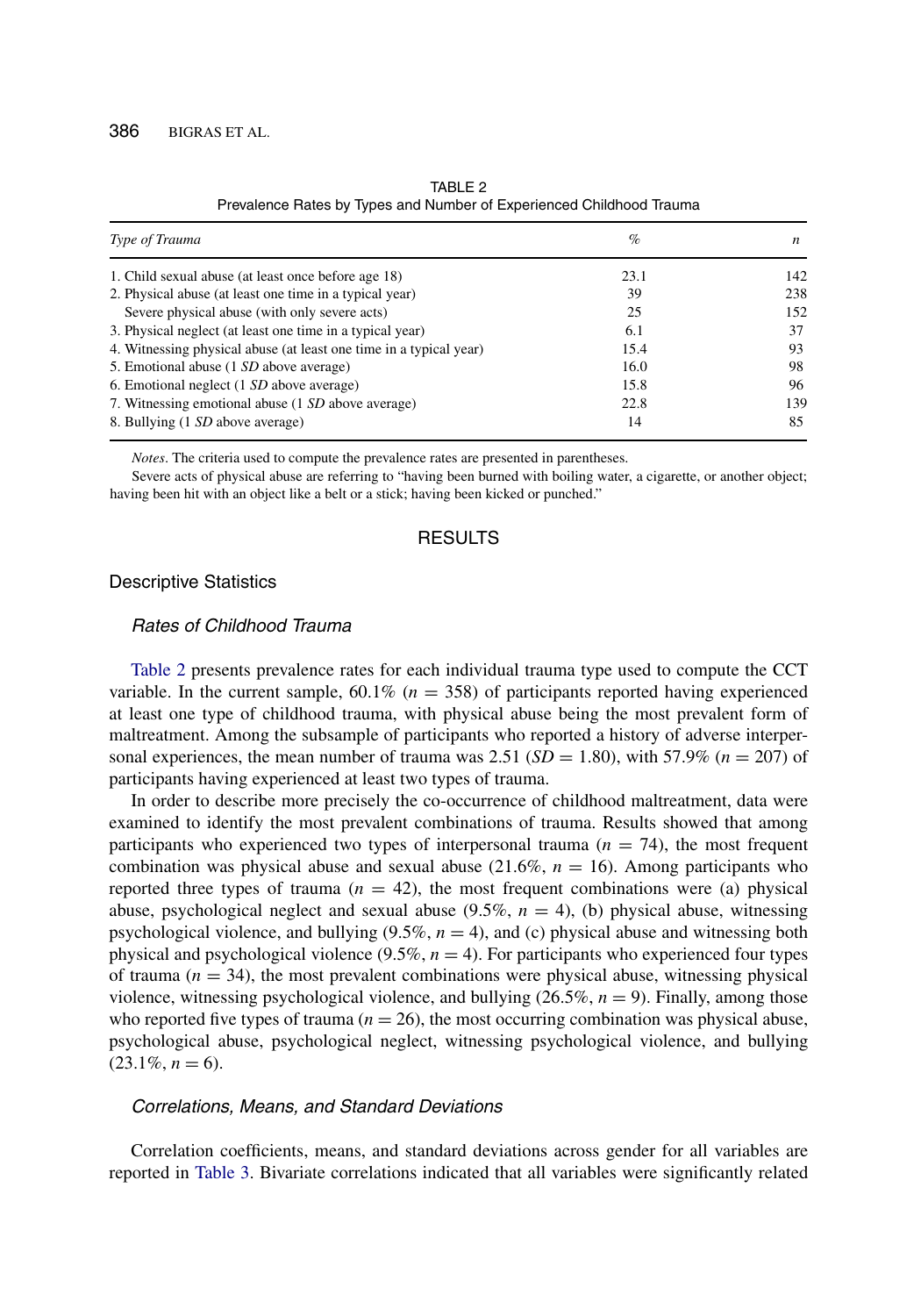| Variable                                    |                    |                          |          | 4        | Women         |              | Men           |              | Total Sample  |              |
|---------------------------------------------|--------------------|--------------------------|----------|----------|---------------|--------------|---------------|--------------|---------------|--------------|
|                                             |                    |                          |          |          | M             | SD           | М             | <b>SD</b>    | М             | SD           |
| 1. Cumulative trauma                        |                    | $.32**$                  | .03      | $-.22*$  | 1.52          | 1.86         | 1.29          | 1.75         | 1.51          | 1.86         |
| 2. Affect dysregulation                     | $.36***$           | $\overline{\phantom{0}}$ | $.33**$  | $-.40**$ | 16.15         | 7.51         | 15.05         | 6.95         | 16.08         | 7.55         |
| 3. Sexual anxiety<br>4. Sexual satisfaction | $.16*$<br>$-.19**$ | $.40**$<br>$-.28**$      | $-.50**$ | $-.43**$ | 4.95<br>27.39 | 5.14<br>6.33 | 6.37<br>26.69 | 5.20<br>8.10 | 5.16<br>27.32 | 5.16<br>6.63 |

<span id="page-11-0"></span>TABLE 3 Correlation Coefficients, Means, and Standard Deviations for Cumulative Trauma, Affect Dysregulation, Sexual Anxiety, and Sexual Satisfaction

*Notes*. Correlations for women (*n* ranged between 404 and 508) are presented below the diagonal, and correlations for men (*n* ranged between 74 and 82) are presented above the diagonal. Correlation for women (in boldface; *n* ranged between...) are presented below the diagonal.

∗*p* < .05. ∗∗*p* < .01. ∗∗∗*p* < .001.

in both men and women, with the exception of CCT and sexual anxiety in the male subsample. Differences were observed in the mean scores of sexual anxiety between men and women, with men reporting greater sexual anxiety  $F(1,469) = 5.08$ ,  $p < .05$ ,  $n^2 = .01$ . However, no gender differences were observed in the mean scores of CCT, affect dysregulation, and sexual satisfaction.

# *Descriptive Data by Number of Trauma Experiences*

[Table 4](#page-11-1) shows detailed descriptive statistics by number of childhood traumas experienced. Results suggest that affect dysregulation, sexual anxiety, and sexual dissatisfaction tend to increase as a function of the number of trauma types experienced. Given that a clinical cutoff is available for affect dysregulation, the rates of participants reporting clinically significant problems of affect dysregulation are presented by the number of trauma.

<span id="page-11-1"></span>

| <b>Number</b><br>of trauma |      |             | <b>Affect Dysregulation</b> |           |                          |             |                |           |                        |           |
|----------------------------|------|-------------|-----------------------------|-----------|--------------------------|-------------|----------------|-----------|------------------------|-----------|
|                            |      | $\mathbf n$ | M                           | <b>SD</b> | In the clinical<br>range |             | Sexual Anxiety |           | Sexual<br>Satisfaction |           |
|                            | $\%$ |             |                             |           | $\%$                     | $\mathbf n$ | M              | <b>SD</b> | M                      | <b>SD</b> |
| $\overline{0}$             | 39.9 | 238         | 14.06                       | 5.95      | 14.8                     | 34          | 4.81           | 4.94      | 28.18                  | 5.91      |
| 1                          | 25.3 | 151         | 15.59                       | 6.88      | 20.1                     | 29          | 5.25           | 5.28      | 27.27                  | 6.11      |
| $\overline{2}$             | 12.4 | 74          | 16.19                       | 6.99      | 22.4                     | 15          | 3.86           | 4.11      | 27.73                  | 7.44      |
| 3                          | 7.0  | 42          | 17.95                       | 7.32      | 35.0                     | 14          | 5.61           | 5.53      | 26.82                  | 6.92      |
| $\overline{4}$             | 5.7  | 34          | 19.01                       | 9.83      | 32.4                     | 11          | 6.06           | 6.14      | 26.39                  | 7.14      |
| 5                          | 4.4  | 26          | 21.74                       | 10.93     | 43.5                     | 10          | 5.90           | 5.77      | 26.75                  | 7.51      |
| 6                          | 2.7  | 16          | 25.43                       | 10.67     | 71.4                     | 10          | 7.43           | 5.54      | 22.15                  | 8.74      |
| 7                          | 1.5  | 9           | 19.57                       | 7.66      | 42.9                     | 7           | 7.88           | 6.58      | 27.00                  | 7.63      |
| 8                          | 1.0  | 6           | 25.17                       | 8.16      | 66.7                     | 4           | 6.60           | 3.29      | 19.20                  | 10.92     |

 $TADI = 4$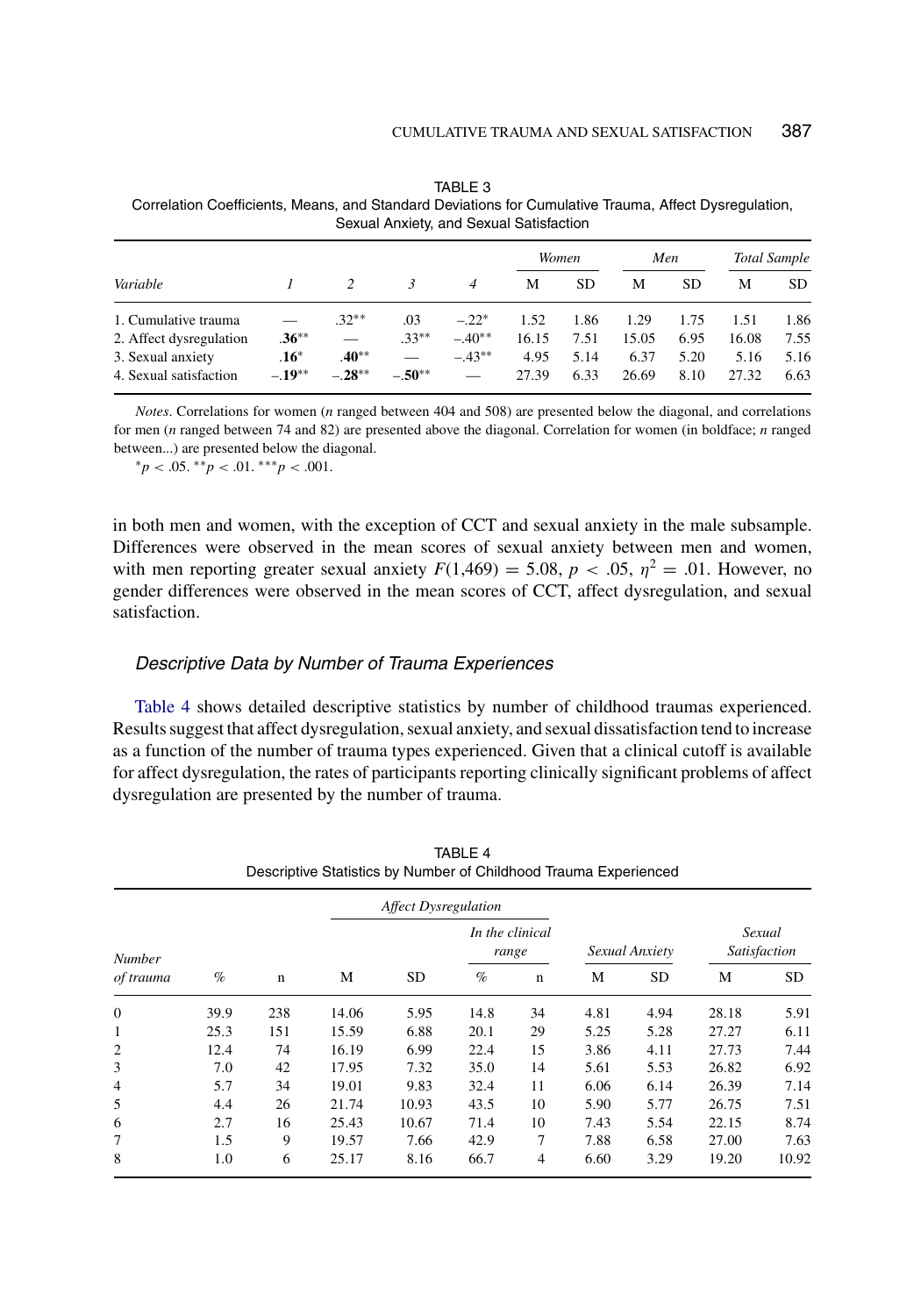<span id="page-12-0"></span>

FIGURE 1 Path analysis model for cumulative trauma, affect dysregulation, sexual anxiety, and sexual satisfaction. Coefficient in parentheses is the direct link before the inclusion of mediators. Standardized coefficients are presented. ∗*p* < .05. ∗∗*p* < .01. ∗∗∗*p* < .001.

Integrative Model of the Associations Between Cumulative Trauma, Affect Dysregulation, Sexual Anxiety, and Sexual Satisfaction

#### *Mediation Model*

Path analysis was first performed to examine the direct association between CCT and sexual satisfaction, with results indicating a negative relationship ( $\beta = -.18$ ,  $p = .001$ ). The direct link between CCT and sexual anxiety was also examined, indicating a positive relationship ( $\beta = .14$ ,  $p = .003$ ). The mediational model was next examined. Fit indices indicated that the specified model was a good representation of the data,  $\chi^2(2) = 2.68$ ,  $p = .26$ ,  $\chi^2/df = 1.34$ , CFI = 1.00, RMSEA = .02, with 90% CI  $[.00, .09]$ . As illustrated in [Figure 1,](#page-12-0) CCT predicted higher affect dysregulation, which in turn led to more sexual anxiety. Sexual anxiety significantly predicted lower sexual satisfaction. Tests of indirect or mediation effects revealed that the product coefficient for the path from CCT to sexual satisfaction, passing through both affect dysregulation and sexual anxiety, was significant  $(b = -.25, 95\%$  bootstrap CI  $[-.37, -.16]$ ), supporting the mediational role of affect dysregulation and sexual anxiety. However, the direct association between CCT and sexual satisfaction remained significant, suggesting partial**,** as opposed to full, mediation. The ratio of the total effect of CCT on sexual satisfaction passing through affect dysregulation and sexual anxiety was .37. Tests of indirect effects revealed the product coefficient for the path from CCT to sexual anxiety via affect dysregulation, was significant ( $b = .42, 95\%$  bootstrap CI [.28, .59]), indicating mediation. The direct link between CCT and sexual anxiety became nonsignificant, suggesting full mediation through affect dysregulation. Overall, this integrative model explained 14% of the variance in affect dysregulation, 15% in sexual anxiety, and 25% of the variance in sexual satisfaction.

# *Gender Invariance*

The path analysis model was first assessed simultaneously in women and men, allowing all paths to be freely estimated (testing configural invariance), to ensure that the model held for both genders. Results revealed a good-fitting multigender model:  $\chi^2(4) = 5.78$ ,  $p = .22$ ,  $\chi^2$ *ldf*  $= 1.44$ , CFI = .99, RMSEA = .04, 90% IC (.00 to .10). This freely estimated model was then compared to a more restrictive model in which all paths were constrained to be equal across men and women. Models are compared using a chi-square difference test; a significant univariate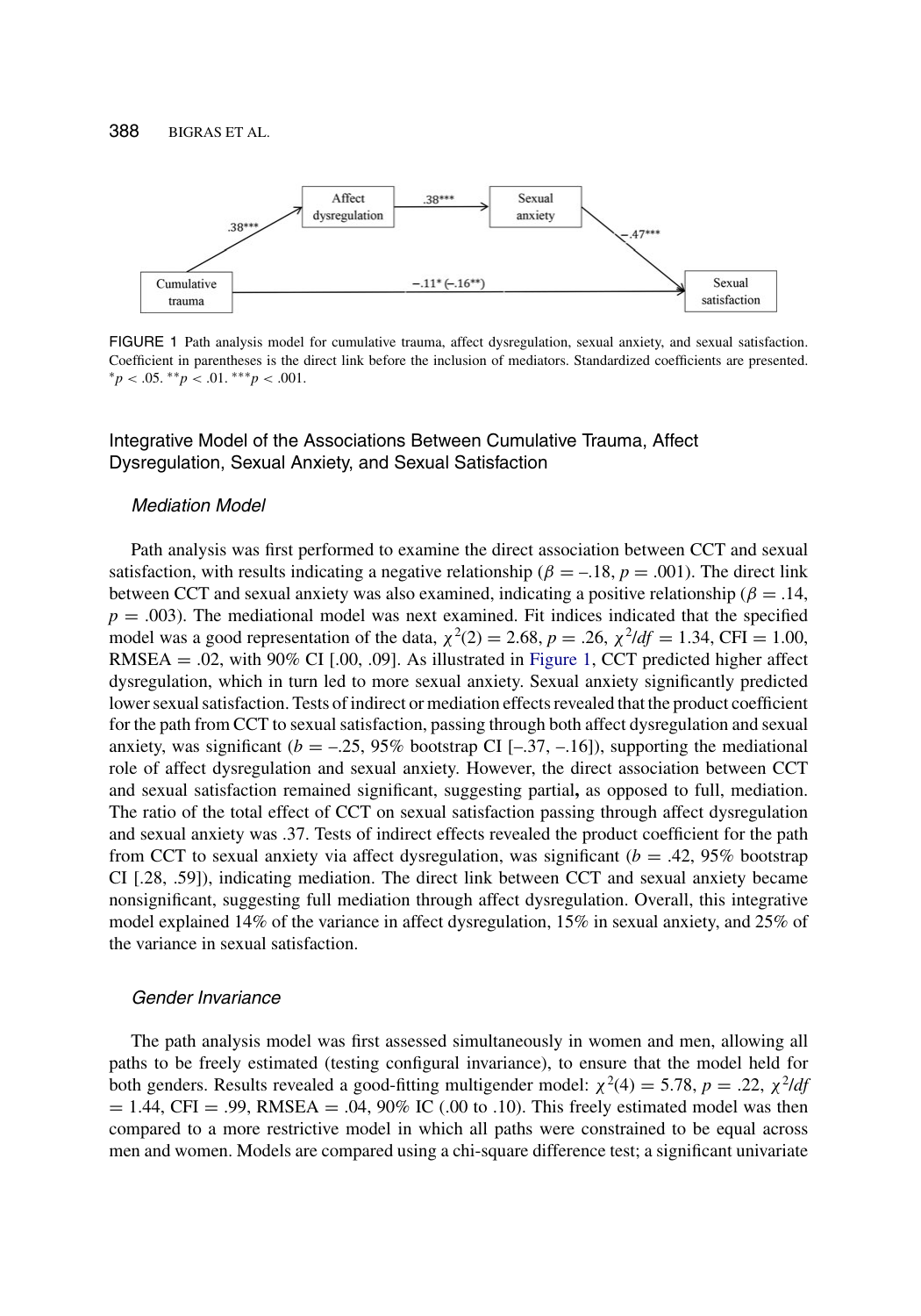incremental chi-square value ( $p < .05$ ) indicates evidence of differences across men and women. Results of this first step yielded a nonsignificant chi-square difference,  $\Delta \chi^2(4) = 1.32$ ,  $p = 0.86$ , indicating that the paths were similar across gender. The latter model was then compared to another model in which paths, variances, and covariances were constrained to be equal across men and women. Again, results indicated a nonsignificant chi-square difference between the path-constrained model and the fully constrained model,  $\Delta \chi^2(4) = 7.95$ ,  $p = 0.09$ , suggesting that the model was gender invariant.

# *Mediation Model With Alternative Assessment of Cumulative Trauma*

Results of the five alternative models yielded no meaningful difference in the significance, strength, or pattern of the model coefficients, nor in the fit characteristics of the resultant model: (a) conservative marker of physical abuse in CCT:  $\chi^2(2) = 2.48$ ,  $p = .29$ ,  $\chi^2/df = 1.24$ , CFI = 1.00, RMSEA = .02 with 90% CI [.00, .09]; (b) physical abuse removed from the CCT variable:  $\chi^2(2) = 2.38$ ,  $p = .30$ ,  $\chi^2/df = 1.19$ , CFI = 1.00, RMSEA = .02 with 90% CI [.00, .09]; (c) CSA excluded from the CCT variable:  $\chi^2(2) = 3.34$ ,  $p = .18$ ,  $\chi^2/df = 1.67$ , CFI = .99, RMSEA = .03 with 90% CI [.00, .09]; (d) bullying removed from the CCT variable:  $\chi^2(2) = 3.01$ ,  $p = .22$ ,  $\chi^2/df = 1.51$ , CFI = 1.00, RMSEA = .03 with 90% CI [.00, .09]; and (e) more liberal operationalization of emotional maltreatment in the CCT variable:  $\chi^2(2) = 3.34$ ,  $p = .19$ ,  $\chi^2$ *ldf*  $= 1.67$ , CFI = .99, RMSEA = .03 with 90% CI [.00, .09]. These additional analyses confirmed that the model held independently of the measurement of CCT in its prediction of psychosexual adjustment.

# **DISCUSSION**

This study aimed to examine an integrative model of CCT, affect dysregulation, sexual anxiety, and sexual satisfaction. Findings suggest that CCT is associated with increased affect dysregulation, which interferes with the modulation of sexual anxiety, which, in turn, is associated with lower sexual satisfaction. Moreover, the results suggest that this model is invariant across men and women, and holds for English and French languages.

These findings add to growing empirical support for the notion that CSA is associated with a range of adult adverse sexual outcomes, including sexual dissatisfaction, negative sexual schemas, and sexual dysfunction. However, along with a few other studies (Voisin et al., [2014;](#page-20-6) Walsh et al., [2014\)](#page-20-5), the present findings further suggest that the association between childhood trauma and sexual outcomes is not specific to CSA—even when excluding childhood sexual trauma, CCT continues to predict adult sexual dissatisfaction and anxiety.

Our findings that affect dysregulation mediates the association between CCT and sexual anxiety, and that both affect dysregulation and sexual anxiety partially mediate the association between CCT and sexual satisfaction, supports the hypothesis that core emotional effects of CCT (e.g., anger, fear, guilt, hopelessness, loneliness, shame) may, in the context of a limited emotional regulation repertoire, affect the development of sexual attitudes and behaviors in intimate relationships. Specifically, exposure to multiple forms of child maltreatment may lead not only to negative emotional states, but also to a relative incapacity to regulate those states, which, in turn, is likely to affect the quality of adult sexual experiences. At the extreme end of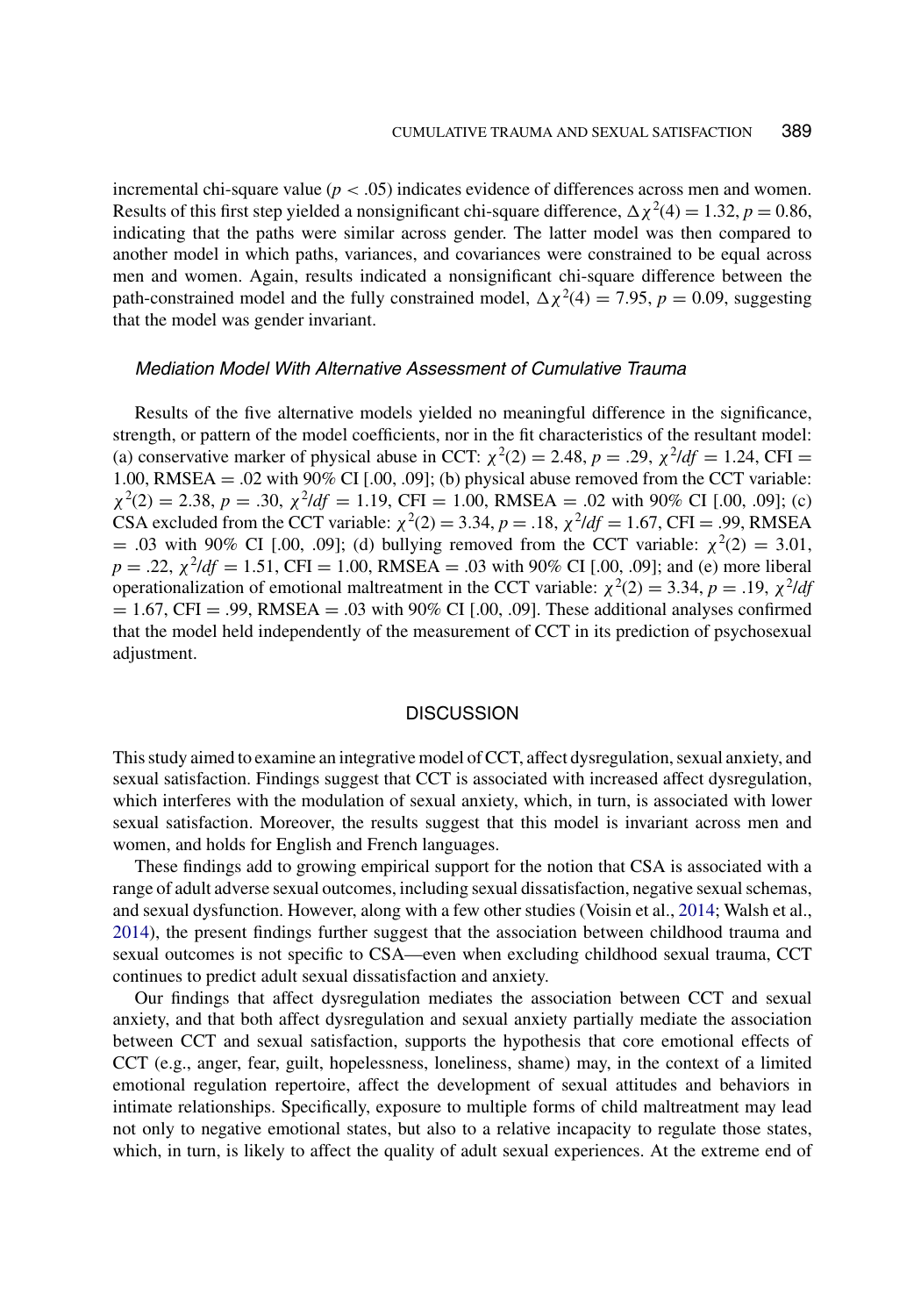this CCT effect, we found that clinical levels of affect dysregulation were present in 32% of individuals reporting four or more types of childhood abuse or neglect.

Sexuality may represent a particularly challenging developmental concern for survivors of CCT because it involves relational intimacy and proximity, which can trigger unprocessed and affectively laden, trauma-related memories. Survivors of CCT have, by definition, experienced a variety of potentially traumatic interpersonal experiences, often involving multiple individuals over time. As a result, they may have developed widely generalized negative assumptions and expectations regarding intimate relationships, sometimes with high sexual anxiety, along with low tolerance for negative emotions. As such, the current findings extend the breadth of modern trauma theory, in which affect dysregulation is viewed as a major sequel of extended child maltreatment (e.g., Courtois  $&$  Ford, [2009\)](#page-17-13), to include the effects of CCT on adult sexuality. These findings also have implications for the work of Rellini and colleagues [\(2012;](#page-20-8) Rellini et al., [2010\)](#page-20-9) by documenting the role of affect dysregulation in the sexual difficulties of CCT survivors, for both men and women.

# Rates of CCT and Most Prevalent Combinations

As expected, the current study documents a relatively high prevalence of CCT among nonclinical individuals. Across various models of CCT, we found that physical abuse was the most prevalent type of childhood maltreatment. For example, when only the most severe criteria (i.e., slapped in the face, burned with a cigarette, punched or kicked, or hit with an object) were considered, physical abuse was still experienced by 25% of participants. Because specific patterns of maltreatment behaviors are generally not reported in studies on CCT, meaningful comparison of this prevalence rate with other studies is difficult. However, in recent meta-analyses and epidemiological studies (e.g., Stoltenborgh, Bakermans-Kranenburg, van IJzendoorn, & Alink, [2013\)](#page-20-17), rates of physical abuse also were found to be high, ranging from 23% to 28%, especially when multiple-item measures were used. Thus, the pervasiveness of physical abuse that we observed in this study is probably normative in North American culture. In addition to the likelihood that physical abuse is highly represented in CCT simply because of its high prevalence, physical violence may also be especially implicated in cumulative trauma because it can signal more severe family adversity and dysfunction, which, in turn, may increase the likelihood of psychological abuse, neglect, and other forms of maltreatment. For example, child physical abuse appears to be associated with disinhibited parental aggression that not only leads to child abuse, but also to intimate partner physical or psychological violence (Herrenkohl et al., [2008\)](#page-18-3), which may decrease the ability of nonabusive family members (especially the nonoffending partner) to protect the child from harm.

Beyond physical abuse, the current study documented high rates (6% to 23%) for all other forms of child maltreatment. Rates of child sexual abuse (23%) and witnessing interparental violence (15.4% physical; 22.8% psychological) in this study were in the same range as described in other studies (e.g., Evans, Davies, & DiLillo, [2008;](#page-18-17) Godbout et al., [2006\)](#page-18-2), as was the prevalence of bullying (14%) (e.g., Currie et al., [2012\)](#page-17-22). Regarding the latter, this is one of the first studies to highlight the potential significance of bullying in CCT conceptualization. The current findings suggest that persistent bullying, which commonly emerges in school-age children (Hase, Goldberg, Smith, Stuck, & Campain, [2015\)](#page-18-18), contributes to the consequences of CCT in adulthood. Although this hypothesis should be more fully tested, our results support the notion that future studies of CCT should include bullying as one of its central components, and that, as suggested by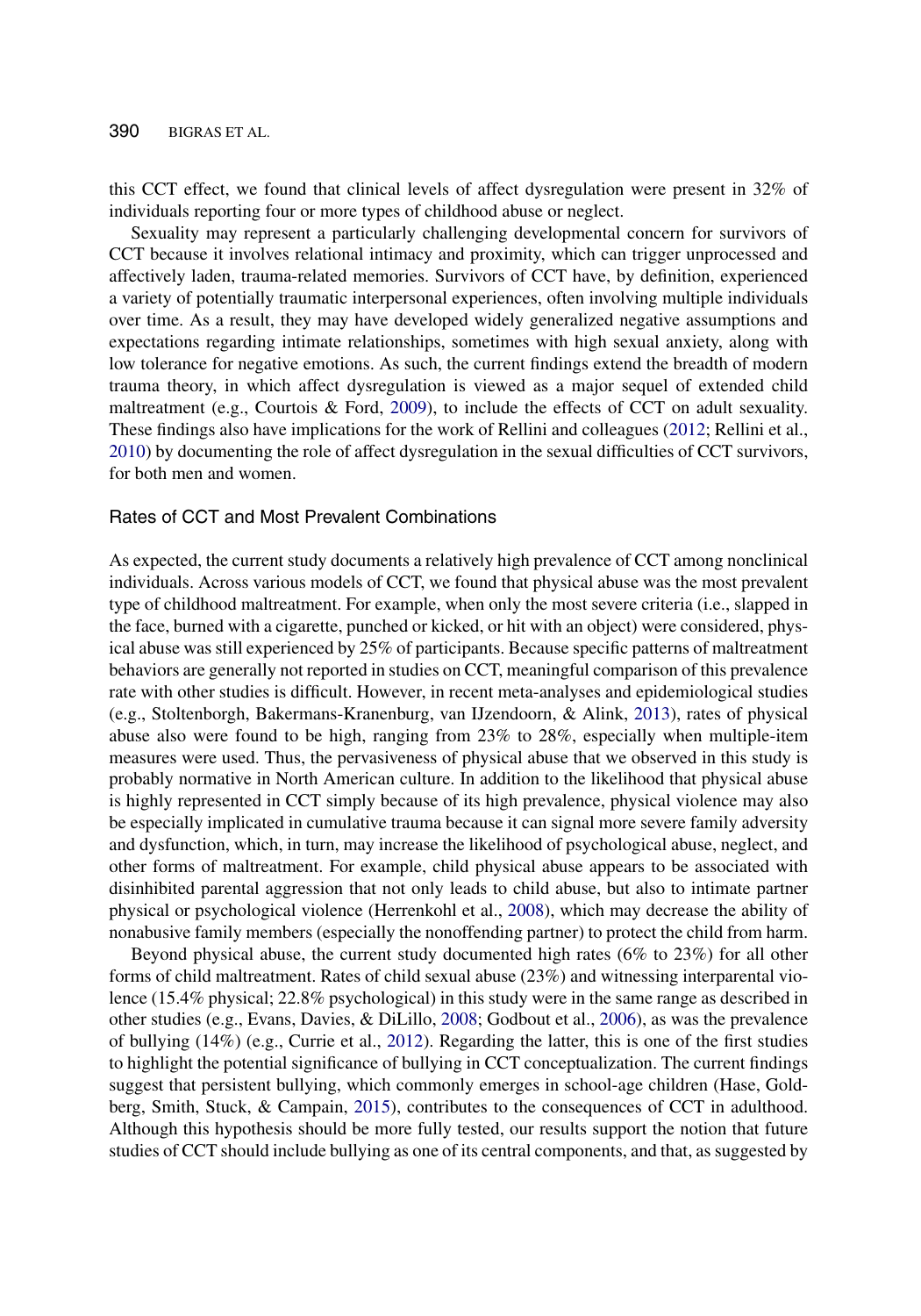Lereya et al. [\(2015\)](#page-19-11), this form of childhood trauma may have significant long-term effects. More broadly, the apparent validity of adding bullying to indices of CCT supports Finkelhor et al.'s (2009) recommendation that researchers consider the full range of polyvictimization phenomena when conceptualizing childhood trauma.

In line with suggestions by other researchers (e.g., DiLillo et al., [2010\)](#page-18-14), we computed multiple possible indicators of CCT in the present study. The addition of psychological abuse and neglect to CCT was potentially challenging because, unlike sexual and physical abuse, which are typically defined using a well-established set of behaviors, the subtle nature of psychological maltreatment and unavailability makes it difficult to distinguish "inappropriate but sub-threshold parenting from clearly abusive practices" (DiLillo et al., [2010,](#page-18-14) p. 315). By using a cutoff of one standard deviation above the mean as a threshold for psychological abuse, we found—as would be predicted based on the normal distribution—a prevalence of 14%, a proportion that generally matches the findings of other studies (e.g., Clemmons et al., [2007;](#page-17-15) DiLillo et al., [2010\)](#page-18-14). In the case of neglect, however, comparison to the literature could not be made because physical and psychological neglect rarely have been separated in past research.

Despite potential variation in what traumas were included, and the threshold for considering a form of maltreatment as present, however, our overall model of the role of CCT held, regardless of the way in which CCT was defined. This result is in general agreement with the conclusions of Cloitre et al. [\(2009\)](#page-17-2), i.e., that there is something particularly injurious about experiencing a number of different types of childhood trauma, such that CCT can lead to both high emotional distress and relatively low affect regulation. Our findings suggest that a range of forms of childhood maltreatment can be subsumed under the CCT rubric, and that the effects may extend beyond the classic indicators of psychological disturbance to include sexual dissatisfaction.

#### Limitations and Further Study

Although this study presents an integrative mediational model of the association between CCT, affect dysregulation, and psychosexual adjustment, it has certain limitations. First, the retrospective design may have contributed to biases in recall of CCT due to memory distortion triggered by distress associated with the trauma-related items. However, analysis of retrospective reports suggests that such potential biases do not systematically affect assessment of the association between child trauma and later outcomes (Brewin, Andrews, & Gotlib, [1993\)](#page-17-23). Moreover, recent meta-analytic results from Jaffe, DiLillo, Hoffman, Haikalis, and Dykstra [\(2015\)](#page-19-21) suggest that individuals generally report a positive experience with regard to their participation in trauma-related research, and do not regret participating in such studies, regardless of their trauma history.

A second potential issue is that, because the study was cross-sectional and retrospective in design, causality cannot be inferred from these results alone. We attempted to address this shortcoming by using path analysis, which tested whether the current data support a specific causal hypothesis, i.e., that CCT leads to affect dysregulation, which increases sexual anxiety and decreases sexual satisfaction. However, longitudinal studies are needed to confirm the findings and better examine the complex interplay of cumulative traumatic experiences, affect regulation skills, and psychosexual adjustment.

An online survey was used in the present research to facilitate access to a large and diverse community sample. This recruitment method may raise some selection-bias concerns, but studies examining psychological research on the Internet suggest that advantages to its use far outweigh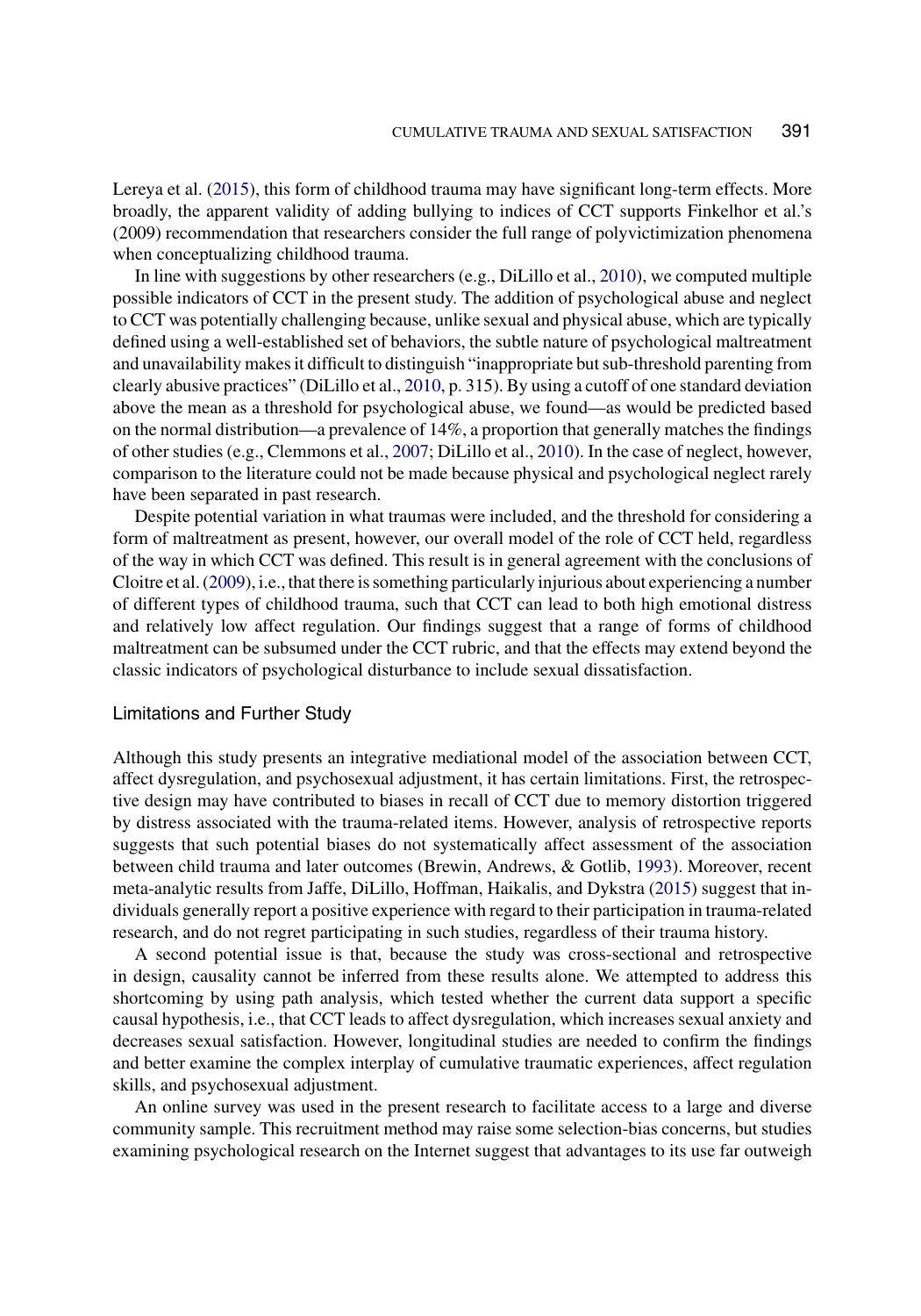its costs (Gosling & Mason, [2015\)](#page-18-19). For example, using the Internet allows researchers to recruit beyond the traditional college student pool, resulting in a more diverse and representative sample of the general population (Gosling, Vazire, Srivastava, & John, [2004\)](#page-18-20).

Finally, the current study examined only two indices of sexual disturbance: sexual anxiety and sexual dissatisfaction. Future studies examining a range of psychosexual variables are needed to expand our understanding of CCT-related sexual outcomes, including various forms of sexual dysfunction, as well as dyadic aspects of sexual functioning and well-being. Indeed, as noted by Dewitte [\(2014\)](#page-18-21), including data for both partners when studying sexual and nonsexual aspects of relationships is crucial for a deeper understanding of the nature and extent of sexual problems and symptoms. This recommendation is especially relevant to survivors of CCT, who may be particularly vulnerable to the impact of their partner's responses before, during, and following sexual exchanges.

#### Practical Implications

The current study has implications for researchers and practitioners. First, it supports the validity of examining the deleterious impacts of CCT on the survivors' psychosexual adjustment, as opposed to solely on nonsexual psychological functioning. It further suggests the merit of studying gender differences in CCT survivors' psychosexual adjustment, ideally using gender invariance tests within a path analytic model.

Beyond the intuitive assumption that sexual difficulties can be linked to sexual trauma, the present research indicates that they can also be affected by an accumulation of nonsexual childhood traumas. The findings therefore support the clinical appropriateness of routinely assessing the presence and co-occurrence of early adverse relational experiences, both sexual and nonsexual, as potential risk factors for impairments in the sexual sphere. Second, phenomena that mediate the impact of CCT—for example, those found in the current study—may represent key intervention targets in treating sexual problems. In this regard, trauma-relevant interventions such as emotional processing (e.g., titrated exposure; Briere & Scott, [2014\)](#page-17-12) and affect skills development (e.g., Cloitre, Koenen, Cohen, & Han, 2002) may be helpful in decreasing sexual anxiety and increasing affect regulation capacity, potentially affecting sexual satisfaction.

Most broadly, attention to emotional regulation difficulties and fearful apprehension regarding sexuality in a therapeutic setting is likely to be a promising way to help CCT survivors gain the opportunity to freely enjoy their sexual life. This may be most helpful in the context of a caring and supportive relationship (Cloitre et al., [2002;](#page-17-24) Courtois & Ford, [2009;](#page-17-13) Paivio & Kunzle, [2007\)](#page-19-22), where traumatic events and their effects can be discussed and processed, and emotional skills can be developed.

# **REFERENCES**

<span id="page-16-0"></span>Alvarez-Lister, M. S., Pereda, N., Abad, J., & Guilera, G. (2014). Polyvictimization and its relationship to symptoms of ´ psychopathology in a southern European sample of adolescent outpatients. *Child Abuse & Neglect*, *38*(4), 747–756. doi[:10.1016/j.chiabu.2013.09.005](http://dx.doi.org/10.1016/j.chiabu.2013.09.005)

American Psychiatric Association. (2013). *Diagnostic and statistical manual of mental disorders* (5th ed.). Washington, DC: Author.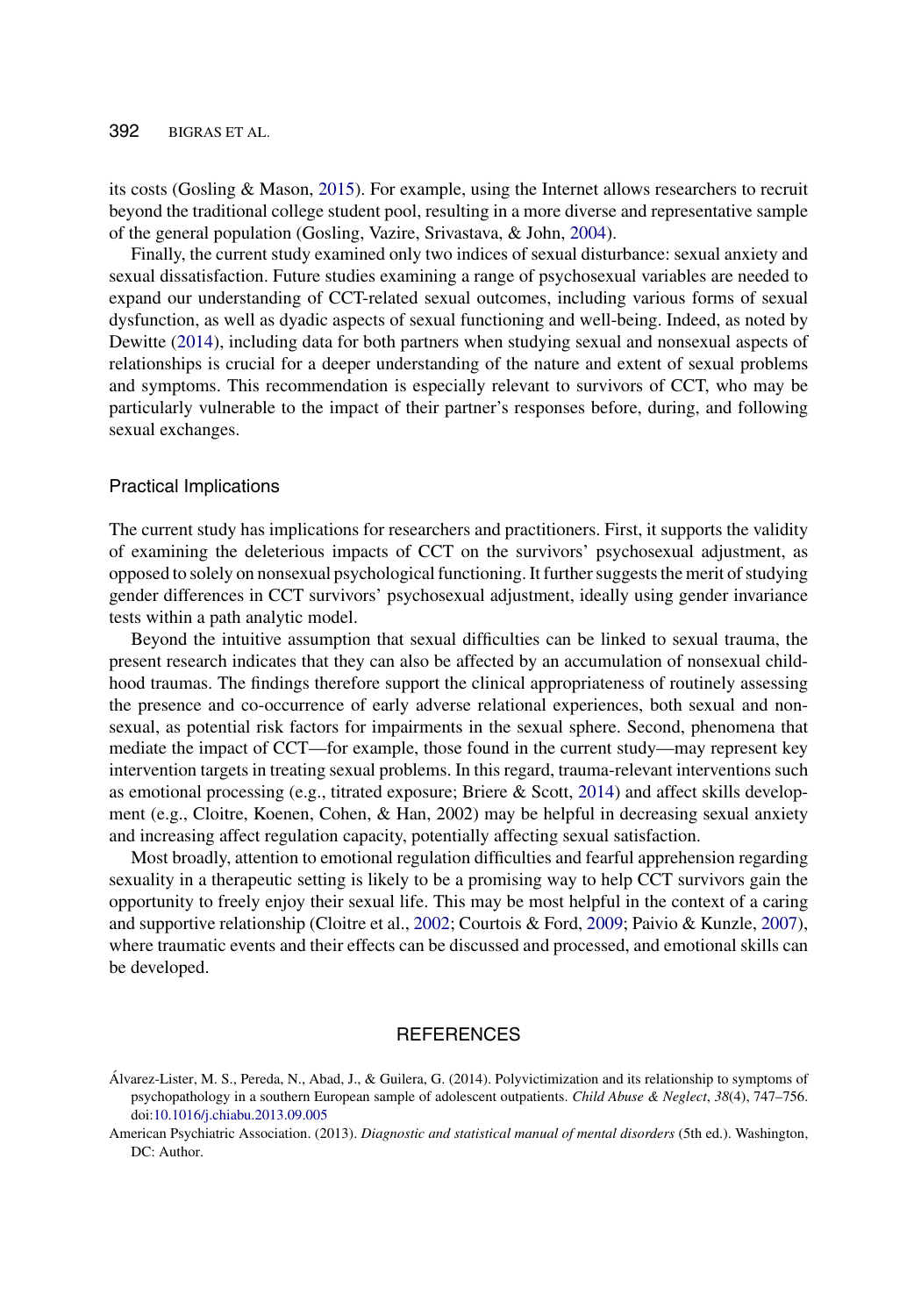- <span id="page-17-6"></span>Arata, C. M., Langhinrichsen-Rohling, J., Bowers, D., & O'Brien, N. (2007). Differential correlates of multi-type maltreatment among urban youth. *Child Abuse & Neglect*, *31*(4), 393–415. doi[:10.1016/j.chiabu.2006.09.006](http://dx.doi.org/10.1016/j.chiabu.2006.09.006)
- <span id="page-17-21"></span>Baron, R. M., & Kenny, D. A. (1986). The Moderator-Mediator Variable Distinction in Social Psychological Research: Conceptual, Strategic, and Statistical Considerations. *Journal of Personality and Social Psychology*, *51*(6), 1173–1182.
- Bentler, P. M. (1990). Comparative fit indices in structural models. *Psychological Bulletin*, *107*(2), 38–246.
- <span id="page-17-20"></span><span id="page-17-7"></span>Bernstein, R. E., & Freyd, J. J. (2014). Trauma at home: How betrayal trauma and attachment theories understand the human response to abuse by an attachment figure. *Attachment: New Directions in Psychotherapy and Relational Psychoanalysis*, *8*, 18–41.
- <span id="page-17-8"></span>Bigras, N., Godbout, N., & Briere, J. (2015). Childhood sexual abuse, sexual anxiety, and sexual satisfaction: The role of self-capacities. *Journal of Child Sexual Abuse*, *24*(5), 464–483. doi[:10.1080/10538712.2015.1042184.](http://dx.doi.org/10.1080/10538712.2015.1042184)
- Bowlby, J. (1973). *Attachment and loss: Separation anxiety and anger*. New York, NY: Basic Books.
- <span id="page-17-17"></span><span id="page-17-10"></span>Bremner, J. D., Bolus, R., & Mayer, E. A. (2007). Psychometric properties of the Early Trauma Inventory-Self Report. *Journal of Nervous and Mental Disease*, *195*(3), 211–218. doi[:10.1097/01.nmd.0000243824.84651.6c](http://dx.doi.org/10.1097/01.nmd.0000243824.84651.6c)
- <span id="page-17-23"></span>Brewin, C. R., Andrews, B., & Gotlib, I. H. (1993). Psychopathology and early experience: A reappraisal of retrospective reports. *Psychological Bulletin*, *113*(1):82–98.
- Briere, J. (2000). *Inventory of Altered Self-Capacities (IASC)*. Odessa, FL: Psychological Assessment Resources.
- <span id="page-17-18"></span><span id="page-17-4"></span>Briere, J., Agee, E., & Dietrich, A. (2016). Cumulative trauma and current PTSD status in general population and inmate samples. *Psychological Trauma: Theory, Research, Practice, and Policy*, *8*(4), 439–446. doi[:10.1037/tra0000107](http://dx.doi.org/10.1037/tra0000107)
- <span id="page-17-5"></span>Briere, J., Hodges, M., & Godbout, N. (2010). Traumatic stress, affect dysregulation, and dysfunctional avoidance: A structural equation model. *Journal of Traumatic Stress*, *23*(6), 767–774. doi[:10.1002/jts.20578](http://dx.doi.org/10.1002/jts.20578)
- <span id="page-17-14"></span>Briere, J., & Runtz, M. (1990). Differential adult symptomatology associated with three types of child abuse histories. *Child Abuse & Neglect*, *14*(3), 357–364. doi[:http://dx.doi.org/10.1016/0145-2134\(90\)90007-G](http://dx.doi.org/http://dx.doi.org/10.1016/0145-2134(90)90007-G)
- <span id="page-17-9"></span>Briere, J., & Runtz, M. (2002). The Inventory of Altered Self-Capacities (IASC): A standardized measure of identity, affect regulation, and relationship disturbance. *Assessment*, *9*(3), 230–239. doi[:10.1177/1073191102009003002](http://dx.doi.org/10.1177/1073191102009003002)
- <span id="page-17-12"></span>Briere, J., & Scott, C. (2014). *Principles of trauma therapy: A guide to symptoms, evaluation, and treatment* (2nd ed.*, DSM-5 update)*. Thousand Oaks, CA: Sage Publications.
- <span id="page-17-19"></span>Byrne, B. M. (2013). *Structural equation modeling with AMOS: Basic concepts, applications, and programming* (2nd ed.). New York, NY: Taylor & Francis.
- <span id="page-17-11"></span>Calkins, S. D., & Hill, A. (2007). Caregiver influences on emerging emotion regulation. In J. J. Gross (Ed.), *Handbook of emotion regulation* (1st ed.). New York, NY: Guilford Press.
- <span id="page-17-3"></span>Claussen, A., & Crittenden, P. (1991). Physical and psychological maltreatment: Relations among types of maltreatment. *Child Abuse & Neglect*, *15*, 5–18.
- <span id="page-17-15"></span>Clemmons, J. C., Walsh, K., DiLillo, D., & Messman-Moore, T. L. (2007). Unique and combined contributions of multiple child abuse types and abuse severity to adult trauma symptomatology. *Child Maltreatment*, *12*(2), 172–181. doi[:10.1177/1077559506298248](http://dx.doi.org/10.1177/1077559506298248)
- <span id="page-17-24"></span>Cloitre, M., Koenen, K. C., Cohen, L. R., & Han, H. (2002). Skills training in affective and interpersonal regulation followed by exposure: A phase-based treatment for PTSD related to childhood abuse. *Journal of Consulting and Clinical Psychology*, *70*, 1067–1074.
- <span id="page-17-2"></span>Cloitre, M., Stolbach, B. C., Herman, J. L., van der Kolk, B., Pynoos, R., Wang, J., & Petkova, E. (2009). A developmental approach to complex PTSD: Childhood and adult cumulative trauma as predictors of symptom complexity. *Journal of Traumatic Stress*, *22*(5), 399–408. doi[:10.1002/jts.20444](http://dx.doi.org/10.1002/jts.20444)
- <span id="page-17-1"></span>Cook, A., Spinazzola, J., Ford, J., Lanktree, C., Blaustein, M., Cloitre, M., . .. van der Kolk, B. (2005). Complex trauma. *Psychiatric Annals*, *35*(5), 390–398.
- Courtois, C. (2010). *Healing the incest wounds: Adult survivors in therapy* (2nd ed.). New York, NY: W. W. Norton.
- <span id="page-17-16"></span><span id="page-17-13"></span>Courtois, C. A., & Ford, J. D. (Eds.). (2009). *Treating complex traumatic stress disorders: An evidence-based guide*. New York, NY: Guilford Press.
- <span id="page-17-22"></span>Currie, C., Zanotti, C., Morgan, A., Currie, D., de Looze, M., Roberts, C., . .. Barnekow, V. (2012). *Social determinants of health and well-being among young people. Health Behaviour in School-Aged Children (HBSC) study: International report from the 2009/2010 survey* (Health Policy for Children and Adolescents, No. 6). Copenhagen, Denmark: WHO Regional Office for Europe.
- <span id="page-17-0"></span>Cyr, K., Chamberland, C., Clément, M.-E., Lessard, G., Wemmers, J.-A., Collin-Vézina, D., . .. Damant, D. (2013). Polyvictimization and victimization of children and youth: Results from a populational survey. *Child Abuse & Neglect*, *37*(10), 814–820. doi[:10.1016/j.chiabu.2013.03.009](http://dx.doi.org/10.1016/j.chiabu.2013.03.009)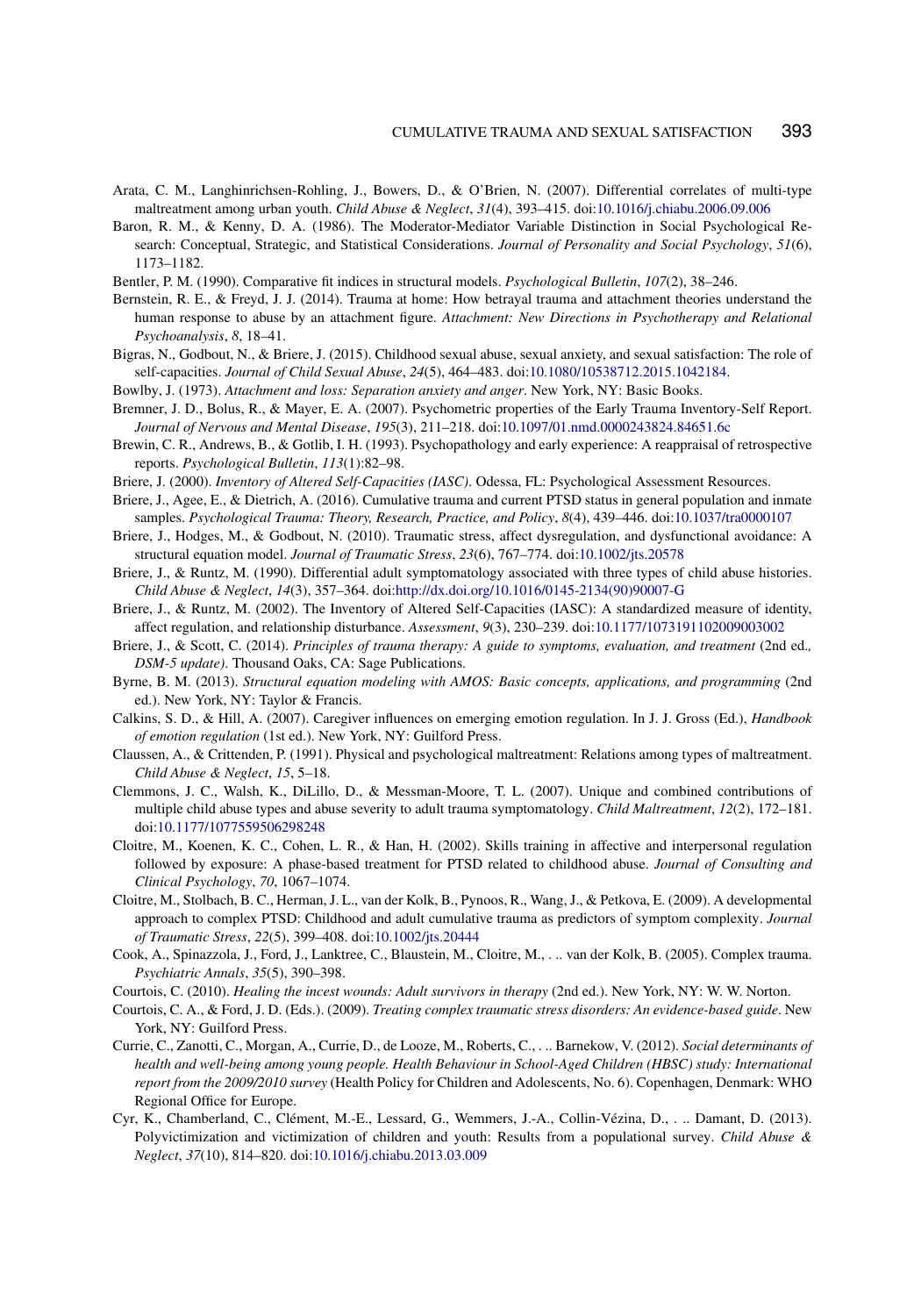# 394 BIGRAS ET AL.

- <span id="page-18-7"></span>De Silva, P. (2001). Impact of trauma on sexual functioning and sexual relationships. *Sexual & Relationship Therapy*, *16*(3), 269–278. doi[:10.1080/14681990120064513](http://dx.doi.org/10.1080/14681990120064513)
- <span id="page-18-21"></span>Dewitte, M. (2014). On the interpersonal dynamics of sexuality. *Journal of Sex & Marital Therapy*, *40*(3), 209–232. doi[:10.1080/0092623x.2012.710181](http://dx.doi.org/10.1080/0092623x.2012.710181)
- <span id="page-18-14"></span>DiLillo, D., Hayes-Skelton, S. A., Fortier, M. A., Perry, A. R., Evans, S. E., Messman Moore, T. L., . .. Fauchier, A. (2010). Development and initial psychometric properties of the Computer Assisted Maltreatment Inventory (CAMI): A comprehensive self-report measure of child maltreatment history. *Child Abuse & Neglect*, *34*(5), 305–317. doi[:10.1016/j.chiabu.2009.09.015](http://dx.doi.org/10.1016/j.chiabu.2009.09.015)
- <span id="page-18-8"></span>Dodge, K. A., & Garber, J. (1991). Domains of emotion regulation. In J. Garber & K. A. Dodge (Eds.), *The development of emotion regulation and dysregulation* (pp. 3–11). New York, NY: Cambridge University Press.
- <span id="page-18-13"></span>Dong, F., Cao, F., Cheng, P., Cui, N., & Li, Y. (2013). Prevalence and associated factors of poly-victimization in Chinese adolescents. *Scandinavian Journal of Psychology*, *54*(5), 415–422. doi[:10.1111/sjop.12059](http://dx.doi.org/10.1111/sjop.12059)
- <span id="page-18-10"></span>Edwards, V. J., Holden, G. W., Felitti, V. J., & Anda, R. F. (2003). Relationship between multiple forms of childhood maltreatment and adult mental health in community respondents: Results from the adverse childhood experiences study. *American Journal of Psychiatry*, *160*(8), 1453–1460.
- <span id="page-18-5"></span>Elliott, A. N., Alexander, A. A., Pierce, T. W., Aspelmeier, J. E., & Richmond, J. M. (2009). Childhood victimization, poly-victimization, and adjustment to college in women. *Child Maltreatment*, *14*(4), 330–343. doi[:10.1177/1077559509332262](http://dx.doi.org/10.1177/1077559509332262)
- <span id="page-18-17"></span>Evans, S. E., Davies, C., & DiLillo, D. (2008). Exposure to domestic violence: A meta-analysis of child and adolescent outcomes. *Aggression and Violent Behavior*, *13*(2), 131–140. doi[:http://dx.doi.org/10.1016/j.avb.2008.02.005](http://dx.doi.org/http://dx.doi.org/10.1016/j.avb.2008.02.005)
- <span id="page-18-1"></span>Felitti, V. J., Anda, R. F., Nordenberg, D., Williamson, D. F., Spitz, A. M., Edwards, V.,. ..Marks, J. S. (1998). Relationship of childhood abuse and household dysfunction to many of the leading causes of death in adults. The Adverse Childhood Experiences (ACE) Study. *American Journal of Preventive Medicine*, *14*(4), 245–258.
- <span id="page-18-4"></span>Finkelhor, D., Ormrod, R. K., & Turner, H. A. (2007). Poly-victimization: A neglected component in child victimization. *Child Abuse & Neglect*, *31*(1), 7–26. doi[:10.1016/j.chiabu.2006.06.008](http://dx.doi.org/10.1016/j.chiabu.2006.06.008)
- <span id="page-18-0"></span>Finkelhor, D., Turner, H., Ormrod, R., & Hamby, S. L. (2009). Violence, abuse, and crime exposure in a national sample of children and youth. *Pediatrics*, *124*(5), 1411–1423. doi[:10.1542/peds.2009-0467](http://dx.doi.org/10.1542/peds.2009-0467)
- <span id="page-18-6"></span>Freyd, J. J. (1996). *Betrayal trauma: The logic of forgetting childhood abuse*. Cambridge, MA: Harvard University Press.
- <span id="page-18-9"></span>Godbout, N., Briere, J., Sabourin, S., & Lussier, Y. (2014). Child sexual abuse and subsequent relational and personal functioning: The role of parental support. *Child Abuse & Neglect*, *38*(2), 317–325. doi[:10.1016/j.chiabu.2013.10.001](http://dx.doi.org/10.1016/j.chiabu.2013.10.001)
- <span id="page-18-15"></span>Godbout, N., Dutton, D. G., Lussier, Y., & Sabourin, S. (2009). Early exposure to violence, domestic violence, attachment representations, and marital adjustment. *Personal Relationships*, *16*(3), 365–384. doi[:10.1111/j.1475-6811.2009.01228.x](http://dx.doi.org/10.1111/j.1475-6811.2009.01228.x)
- <span id="page-18-2"></span>Godbout, N., Lussier, Y., & Sabourin, S. (2006). Early abuse experiences and subsequent gender differences in couple adjustment. *Violence and Victims*, *21*(6), 744–760. doi[:10.1891/vv-v21i6a005](http://dx.doi.org/10.1891/vv-v21i6a005)
- Godbout, N., Runtz, M., MacIntosh, H., & Briere, J. (2013). Childhood trauma and couple relationships. *Integrating Science and Practice*, *3*(2), 14–72.
- <span id="page-18-19"></span>Gosling, S. D., & Mason, W. (2015). Internet research in psychology. *Annual Review of Psychology*, *66*, 877–902. doi[:10.1146/annurev-psych-010814-015321](http://dx.doi.org/10.1146/annurev-psych-010814-015321)
- <span id="page-18-20"></span>Gosling, S. D., Vazire, S., Srivastava, S., & John, O. P. (2004). Should we trust web-based studies? A comparative analysis of six preconceptions about Internet questionnaires. *American Psychologist*, *59*(2), 93–104. doi[:10.1037/0003-066x.59.2.93](http://dx.doi.org/10.1037/0003-066x.59.2.93)
- <span id="page-18-18"></span>Hase, C. N., Goldberg, S. B., Smith, D., Stuck, A., & Campain, J. (2015). Impacts of traditional bullying and cyberbullying on the mental health of middle school and high school students. *Psychology in the Schools*, *52*(6), 607–617. doi[:10.1002/pits.21841](http://dx.doi.org/10.1002/pits.21841)
- <span id="page-18-16"></span>Hayes, A. F. (2013). *Introduction to mediation, moderation, and conditional process analysis: A regression-based approach*. New York, NY: Guilford Press.
- <span id="page-18-3"></span>Herrenkohl, T. I., Sousa, C., Tajima, E. A., Herrenkohl, R. C., & Moylan, C. A. (2008). Intersection of child abuse and children's exposure to domestic violence. *Trauma, Violence, & Abuse*, *9*(2), 84–99. doi[:10.1177/1524838008314797](http://dx.doi.org/10.1177/1524838008314797)
- <span id="page-18-11"></span>Higgins, D. J., & McCabe, M. P. (1998). Parent perceptions of maltreatment and adjustment in children. *Journal of Family Studies*, *4*(1), 53–76. doi[:10.5172/jfs.4.1.53](http://dx.doi.org/10.5172/jfs.4.1.53)
- <span id="page-18-12"></span>Higgins, D. J., & McCabe, M. P. (2000). Relationships between different types of maltreatment during childhood and adjustment in adulthood. *Child Maltreatment*, *5*(3), 261–272.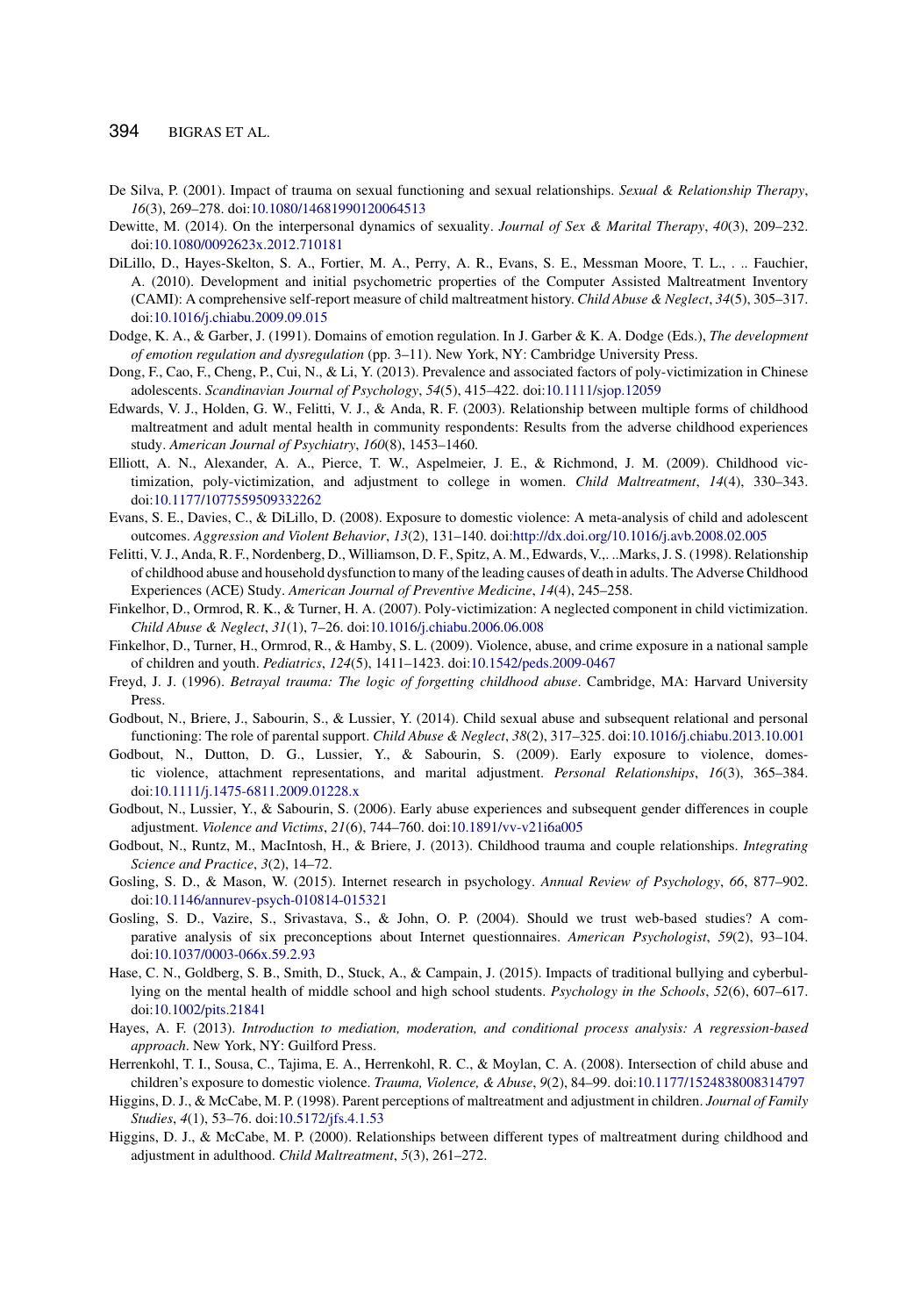- <span id="page-19-3"></span>Higgins, D. J., & McCabe, M. P. (2001). Multiple forms of child abuse and neglect: Adult retrospective reports. *Aggression and Violent Behavior*, *6*(6), 547–578. doi[:10.1016/S1359-1789\(00\)00030-6](http://dx.doi.org/10.1016/S1359-1789(00)00030-6)
- <span id="page-19-1"></span>Hodges, M., Godbout, N., Briere, J., Lanktree, C., Gilbert, A., & Kletzka, N. T. (2013). Cumulative trauma and symptom complexity in children: A path analysis. *Child Abuse & Neglect*, *37*(11), 891–898. doi[:10.1016/j.chiabu.2013.04.001](http://dx.doi.org/10.1016/j.chiabu.2013.04.001)
- <span id="page-19-17"></span>Hu, L.-t., & Bentler, P. M. (1999). Cutoff criteria for fit indexes in covariance structure analysis: Conventional criteria versus new alternatives. *Structural Equation Modeling: A Multidisciplinary Journal*, *6*(1), 1–55. doi[:10.1080/10705519909540118](http://dx.doi.org/10.1080/10705519909540118)
- <span id="page-19-21"></span>Jaffe, A. E., DiLillo, D., Hoffman, L., Haikalis, M., & Dykstra, R. E. (2015). Does it hurt to ask? A meta-analysis of participant reactions to trauma research. *Clinical Psychology Review*, *40*, 40–56. doi[:10.1016/j.cpr.2015.05.004](http://dx.doi.org/10.1016/j.cpr.2015.05.004)
- Kline, R. B. (2011). *Principles and practice of structural equation modeling* (3rd ed.). New York, NY: Guilford Press.
- <span id="page-19-15"></span><span id="page-19-9"></span>Lacelle, C., Hebert, M., Lavoie, F., Vitaro, F., & Tremblay, R. E. (2012). Child sexual abuse and women's sexual ´ health: The contribution of CSA severity and exposure to multiple forms of childhood victimization. *Journal of Child Sexual Abuse: Research, Treatment, & Program Innovations for Victims, Survivors, & Offenders*, *21*(5), 571–592. doi[:10.1080/10538712.2012.688932](http://dx.doi.org/10.1080/10538712.2012.688932)
- <span id="page-19-2"></span>Lanktree, C. B., Gilbert, A. M., Briere, J., Taylor, N., Chen, K., Maida, C. A., & Saltzman, W. R. (2008). Multi-informant assessment of maltreated children: Convergent and discriminant validity of the TSCC and TSCYC. *Child Abuse & Neglect*, *32*, 621–625.
- <span id="page-19-14"></span>Lawrance, K.-A., & Byers, E. S. (1992). Development of the interpersonal exchange model of sexual satisfaction in long term relationships. *The Canadian Journal of Human Sexuality*, *1*(13), 123–130.
- <span id="page-19-13"></span>Lawrance, K.-A., & Byers, E. S. (1995). Sexual satisfaction in long-term heterosexual relationships: The interpersonal exchange model of sexual satisfaction. *Personal Relationships*, *2*(4), 267–285. doi[:10.1111/j.1475-6811.1995.](http://dx.doi.org/10.1111/j.1475-6811.1995.tb00092.x) [tb00092.x](http://dx.doi.org/10.1111/j.1475-6811.1995.tb00092.x)
- <span id="page-19-5"></span>Lemieux, S. R., & Byers, E. S. (2008). The sexual well-being of women who have experienced child sexual abuse. *Psychology of Women Quarterly*, *32*(2), 126–144. doi[:10.1111/j.1471-6402.2008.00418.x](http://dx.doi.org/10.1111/j.1471-6402.2008.00418.x)
- <span id="page-19-11"></span>Lereya, S. T., Copeland, W. E., Costello, E. J., & Wolke, D. (2015). Adult mental health consequences of peer bullying and maltreatment in childhood: Two cohorts in two countries. *The Lancet Psychiatry*, *2*(6), 524–531. doi[:10.1016/S2215-0366\(15\)00165-0](http://dx.doi.org/10.1016/S2215-0366(15)00165-0)
- <span id="page-19-7"></span>Lewis, R. W., Fugl-Meyer, K. S., Corona, G., Hayes, R. D., Laumann, E. O., Moreira, E. D., Jr., . .. Segraves, T. (2010). Definitions/epidemiology/risk factors for sexual dysfunction. *Journal of Sex Medicine*, *7*, 1598–1607. doi[:10.1111/j.1743-6109.2010.01778.x](http://dx.doi.org/10.1111/j.1743-6109.2010.01778.x)
- <span id="page-19-8"></span>Linehan, M. M. (1993). *Cognitive-behavioral treatment of borderline personality disorder.* New York, NY: Guilford Press.
- <span id="page-19-18"></span>MacKinnon, D. P., & Fairchild, A. J. (2009). Current directions in mediation analysis. *Current Directions in Psychological Science*, *18*(1), 16–20. doi[:10.1111/j.1467-8721.2009.01598.x](http://dx.doi.org/10.1111/j.1467-8721.2009.01598.x)
- <span id="page-19-10"></span>Mullen, P. E., Martin, J. L., Anderson, J. C., Romans, S. E., & Herbison, G. P. (1996). The long-term impact of the physical, emotional, and sexual abuse of children: A community study. *Child Abuse & Neglect*, *20*(1), 7–21. doi[:http://dx.doi.org/10.1016/0145-2134\(95\)00112-3](http://dx.doi.org/http://dx.doi.org/10.1016/0145-2134(95)00112-3)
- Muthén, L. K., & Muthén, B. O. (2012). *Mplus User's Guide* (7th ed.). Los Angeles, CA: Muthén & Muthén.
- <span id="page-19-16"></span><span id="page-19-6"></span>Norman, R. E., Byambaa, M., De, R., Butchart, A., Scott, J., & Vos, T. (2012). The long-term health consequences of child physical abuse, emotional abuse, and neglect: A systematic review and meta-analysis. *PLoS Med*, *9*(11): e1001349. doi[:10.1371/journal.pmed.1001349](http://dx.doi.org/10.1371/journal.pmed.1001349)
- <span id="page-19-22"></span>Paivio, S. C., & Kunzle, E. (2007). Emotion-focused therapy for interpersonal trauma. *European Psychotherapy*, *7*(1), 77–95.
- <span id="page-19-0"></span>Pereda, N., Guilera, G., & Abad, J. (2014). Victimization and polyvictimization of Spanish children and youth: Results from a community sample. *Child Abuse & Neglect*, *38*(4), 640–649. doi[:10.1016/j.chiabu.2014.01.019](http://dx.doi.org/10.1016/j.chiabu.2014.01.019)
- <span id="page-19-19"></span>Preacher, K. J., & Hayes, A. F. (2004). SPSS and SAS procedures for estimating indirect effects in simple mediation models. *Behavior Research Methods, Instruments and Computers*, *36*, 717–731.
- <span id="page-19-20"></span>Preacher. K. J., & Kelley, K. (2011). Effect size measures for mediation models: Quantitative strategies for communicating indirect effects. *Psychological Methods*, *16*(2), 93–115.
- <span id="page-19-4"></span>Putnam, K. T., Harris, W. W., & Putnam, F. W. (2013). Synergistic childhood adversities and complex adult psychopathology. *Journal of Traumatic Stress*, *26*, 435–442. doi[:10.1002/jts.21833](http://dx.doi.org/10.1002/jts.21833)
- <span id="page-19-12"></span>Ravart, M., Trudel, G., & Turgeon, L. (1993). *L'inventaire multidimensionnel de la sexualite´* doi:[The Multidimensional Sexuality Questionnaire]. Unpublished text.